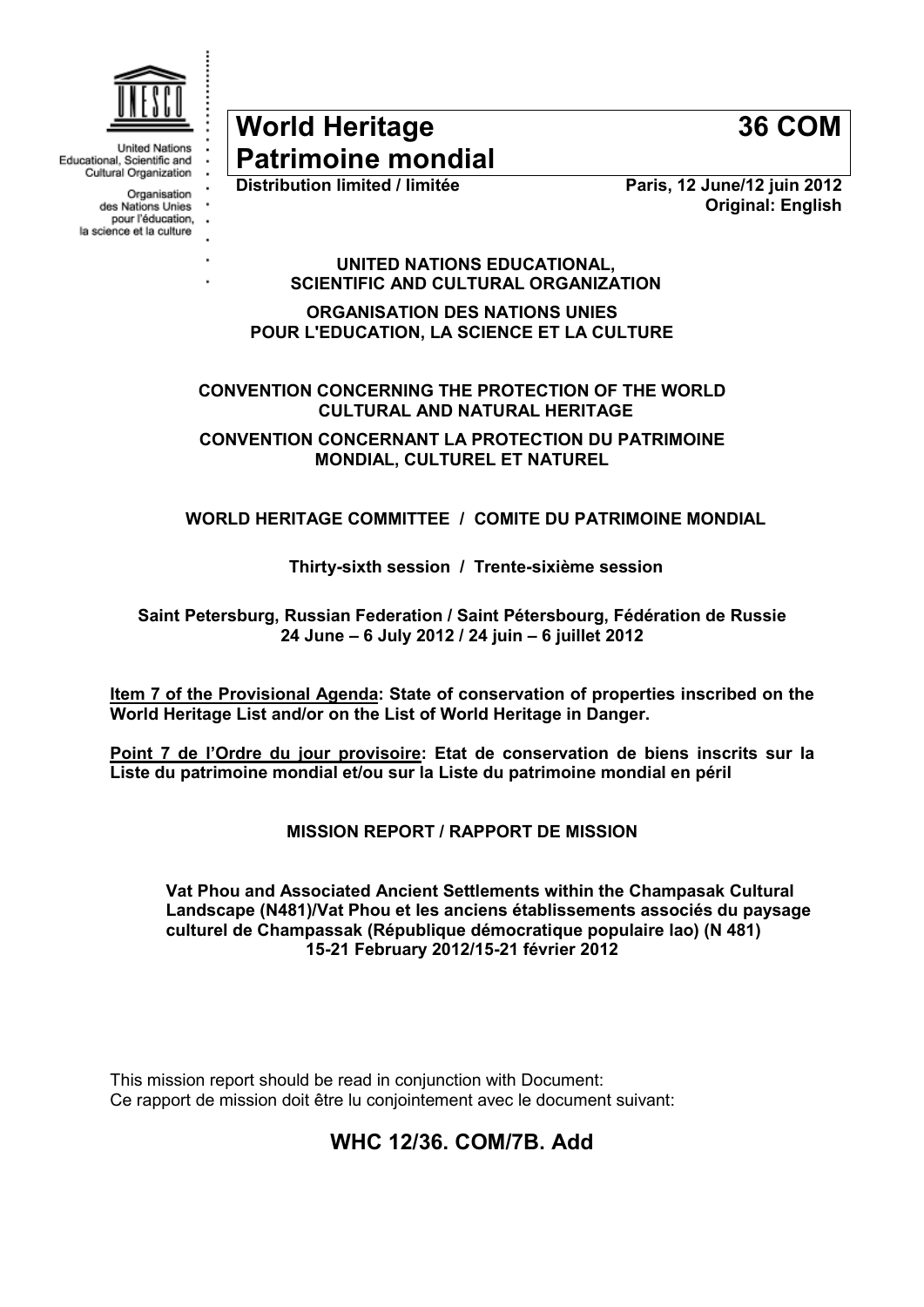#### Report on the Joint World Heritage Centre/ICOMOS/ICCROM Reactive Monitoring Mission to Vat Phou and Associated Ancient Settlements within the Champasak Cultural Landscape (Lao People's Democratic republic)

15-21 February 2012



Authors

Lynne DiStefano (ICOMOS) Junhi Han (World Heritage Centre) Gamini Wijesuriya (ICCROM)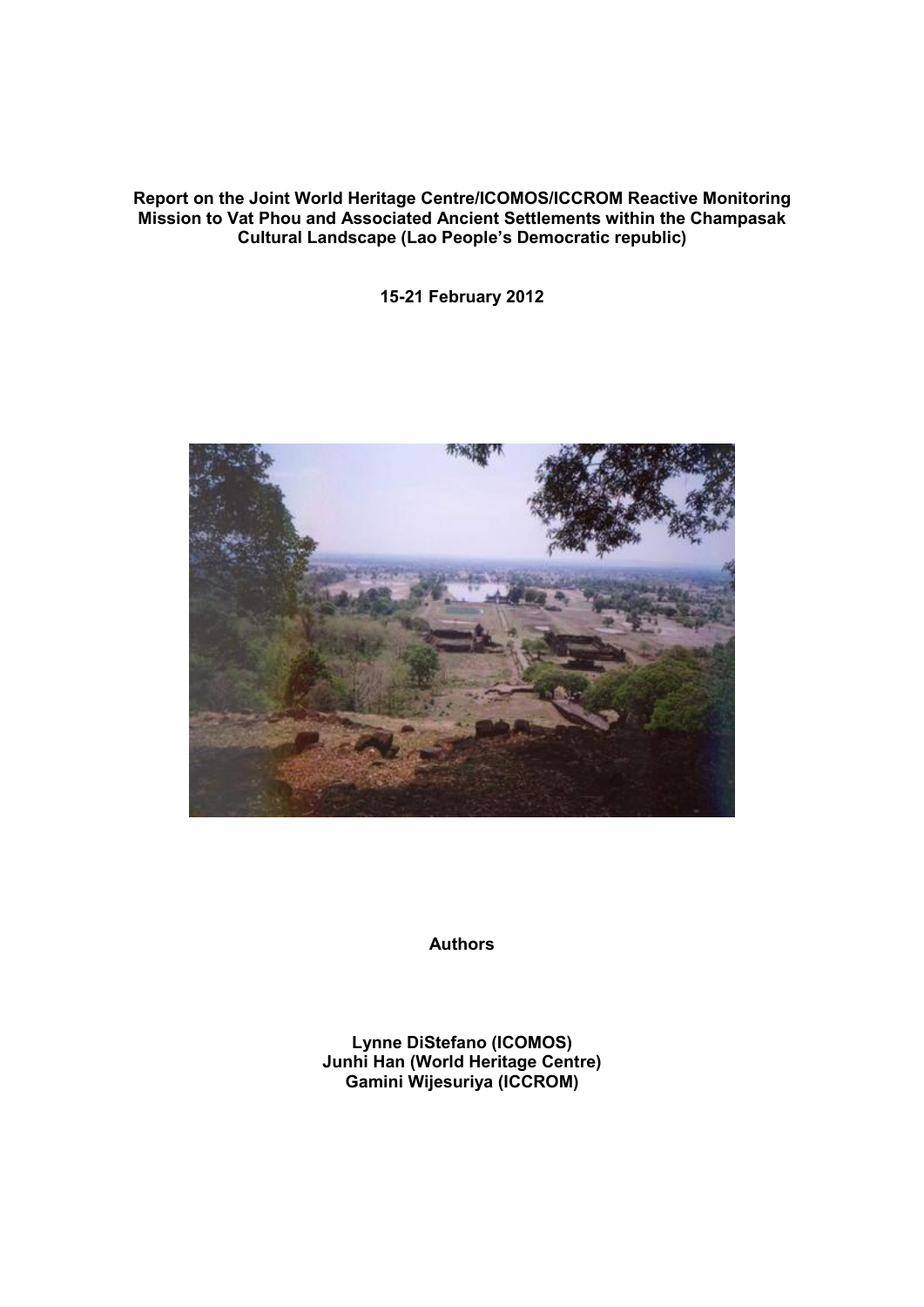#### TABLE OF CONTENTS

## Acknowledgements

#### Executive Summary

- 1. Background to the Mission
- 2. National Policy for the Preservation and Management of the World Heritage Property
- 3. Identification and Assessment of Issues/Threats
- 4. Assessment of the State of Conservation of the Property
- 5. Conclusions and Recommendations
- 6. Annexes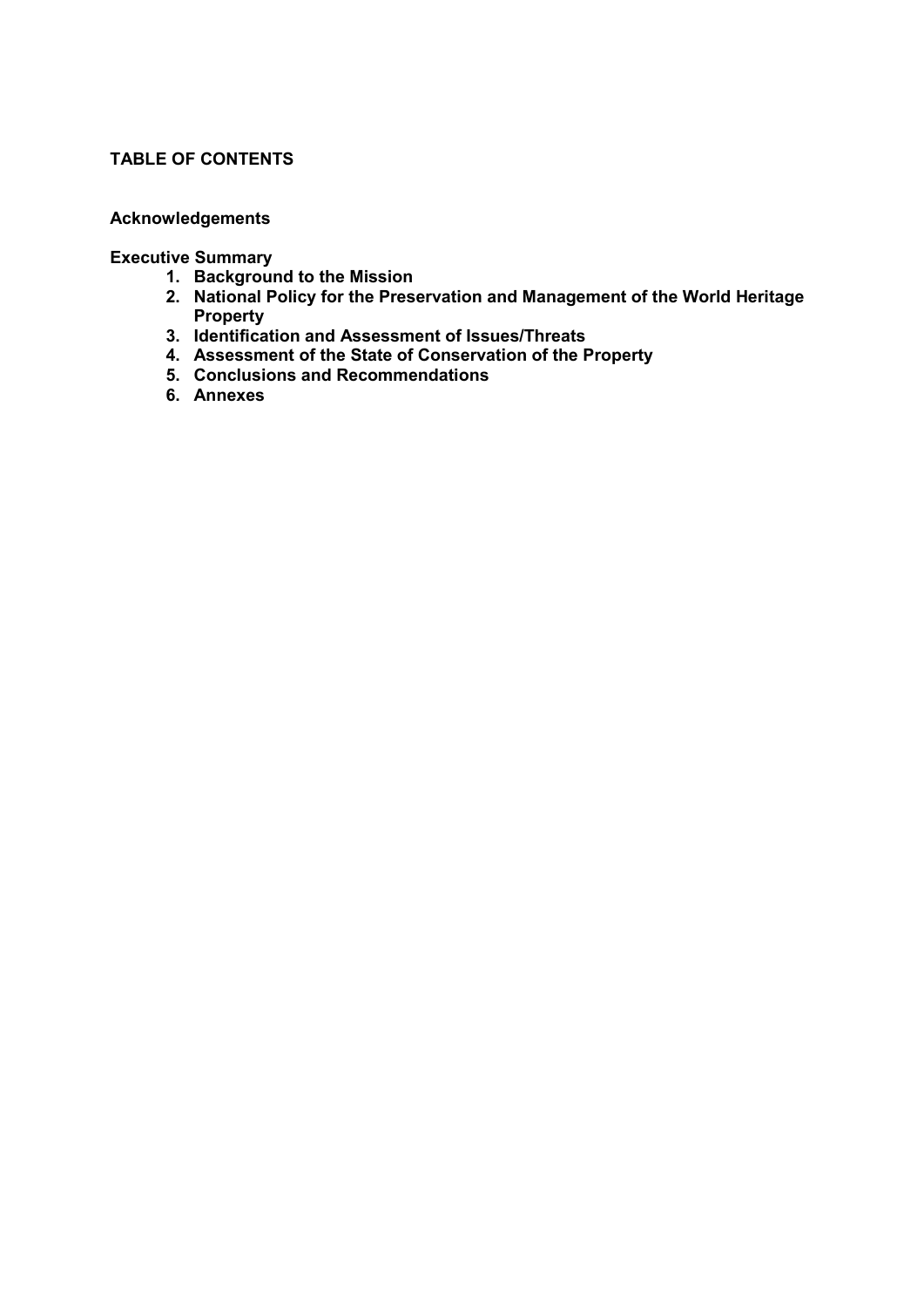#### ACKNOWLEDGEMENTS

The mission team members are extremely grateful to Mr Viengkeo Souksavatdy, acting DG Heritage Department, MoICT and Mr Khamphanh Philasavanh, Deputy Chief Lao National Commission for UNESCO for accompanying them throughout the mission and providing all necessary information. We acknowledge with gratitude the support provided by the Mayor of Champasak, his staff, officials from all relevant departments and the staff of the Site Management Office throughout the mission. We also acknowledge the help received from the UNESCO Bangkok office, including Professor Masao Nishimura and Professor Pierre Pichard, who joined the discussion. Our appreciation is also extended to Jing Feng (Chief of Asia Pacific Desk, World Heritage Centre) and Regina Durighello of ICOMOS for facilitating the mission.

## EXECUTIVE SUMMARY AND LIST OF RECOMMENDATIONS

The reactive monitoring mission concluded that the World Heritage property is in general good condition but there is a need to address some of the issues raised by the World Heritage Committee and other identified factors. The mission proposes the following recommendations:

#### 1. Route 14A (a north-south road to the west of the Mekong River) – Mitigation Measures and Other Considerations

(1) There is no doubt that the improved Route 14A will bring more traffic to - and through the property. Therefore, in the short term, it is important that road traffic is monitored on a periodic basis – in terms of the number and types of vehicles as well as the speed of vehicles. In the longer term, it is equally important that priority be given to creating a viable alternate route, namely, Route 14B, which lies to the west of the Property. In regard to speed controls, consideration should be given to *speed bumps* within the village areas affected by Route 14A. And, perhaps, signs at Property entry points could be mounted with a simple and clear message: "*Reduce Speed; Protect Our Underground Heritage*". The message should be in all relevant local languages.

(2) It is important to obtain an official notice of the cancellation of the bypass around Ban Tang Kob (unless, of course, this has been received already). Elimination of this bypass, as previously mentioned, should help maintain the vitality of a series of villages near Vat Phou and, at the same time, help control the speed of vehicles, especially if speed bumps are installed.

(3) In regard to the visual impact of Route 14A, it would seem best to refrain from planting a linear screen of trees on either side of the road as this would serve to emphasize the dramatic cut of the road through the cultural landscape – and would be especially visible from the platforms of Vat Phou.

(4) The railings of the three bridges between *Ban Sikheut to Junction of* V*at Phou Road near Ban Phonsaoe (KM29 +050 to KM 34 +261)* should be treated with a colour that reflects one of the dominant colours of the natural landscape (rather than white).

(5) Roadside construction/infrastructure between *Ban Sikheut to Junction of* V*at Phou Road near Ban Phonsaoe (KM29 +050 to KM 34 +261*) must be restricted to critical emergency services, if any. (Note: The current control notification dated 7/12/2011[see Annexe 7] needs to be strictly enforced and consideration should be given to increasing the cited fine.)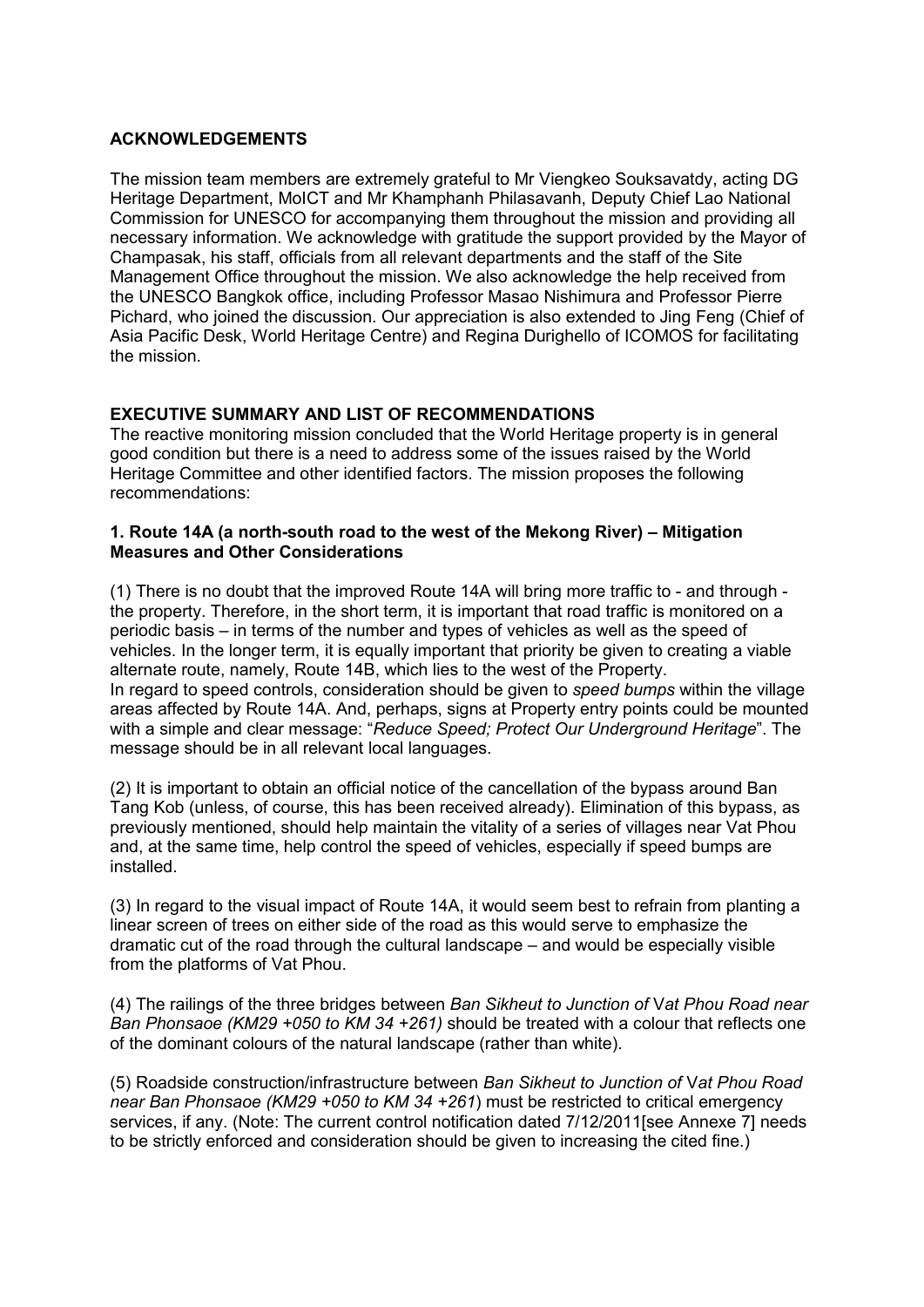Requests for roads, lanes and driveways in this section of the road (*KM29 +050 to KM 34 +261*) should be denied. It should be clarified if such construction is included in the control notification dated 7/12/2011 (see Annexe 7).

For other parts of Route 14A within the World Heritage property, no new roadside construction (except for improvements to existing houses), including additions, should be allowed until there is comprehensive land use planning and zoning for the entire property. In addition, gasoline stations should not be allowed along 14A within the property.

There needs to be a street furniture plan for Route 14A within the Property, especially roadside lighting, if any. And, if there is a plan to install lighting, then it must be submitted to the World Heritage Centre for consideration and review prior to approval of construction.

## 2. Status of Cultural Heritage Impact Assessments (CHIA) for Route 14A

(1) The State Party should submit the annotated copy of the suggested mitigation measures to the World Heritage Centre.

(2) Consideration should be given to holding a short training session on Cultural Heritage Impact Assessment with representatives from the Site Management Office and the relevant levels of government. In a rapidly developing country, this is a critical skill set that needs to be embedded at all levels of government.

## 3. Proposed Water Tower(s) – Potential Impact

(1) The Asian Development Bank needs to be contacted at the earliest regarding the design of the water supply system, in consideration of the conditions of the World Heritage property and the requirements for sustaining its Outstanding Universal Value.

(2) A visual impact assessment for both proposed locations should be conducted. Clearly, given the likely scenario, the assessment of the southern location must have priority. Although the placement of both water supply systems will likely be outside the World Heritage property, the probable visual impact of a gravity-fed system, i.e. a tower, needs to be addressed as it could impact its attributes.

(3) Related to the water towers in terms of visual impact, the mission experts were advised and could see that all telecommunication towers have been dismantled within the World Heritage property, a commendable action by the State Party. One tower does remain to the north of the property, but it serves at least three companies, thus reducing the need for a proliferation of such towers.

#### 4. Administrative/Visitor Facilities Compound, including the New Site Management Office – Impact

(1) In the short term, the Site Management Office should be painted a colour that blends in with the natural landscape. The same approach should be used for the entrance gate. Both structures are visible, to varying degrees, from the platforms of the temple. In addition, the public toilet on the western edge of the parking lot should be similarly painted. It is particularly visible from the temple platforms.

(2) In the short term, and before more comprehensive planning, there should be a freeze on all proposed uses for Zone 4 (Monument Management Zone) for recreation and/or sports.

(3) In the longer term, consideration must be given to relocating the Site Management Office, the museum, the parking lot and the public toilet. The present location of these facilities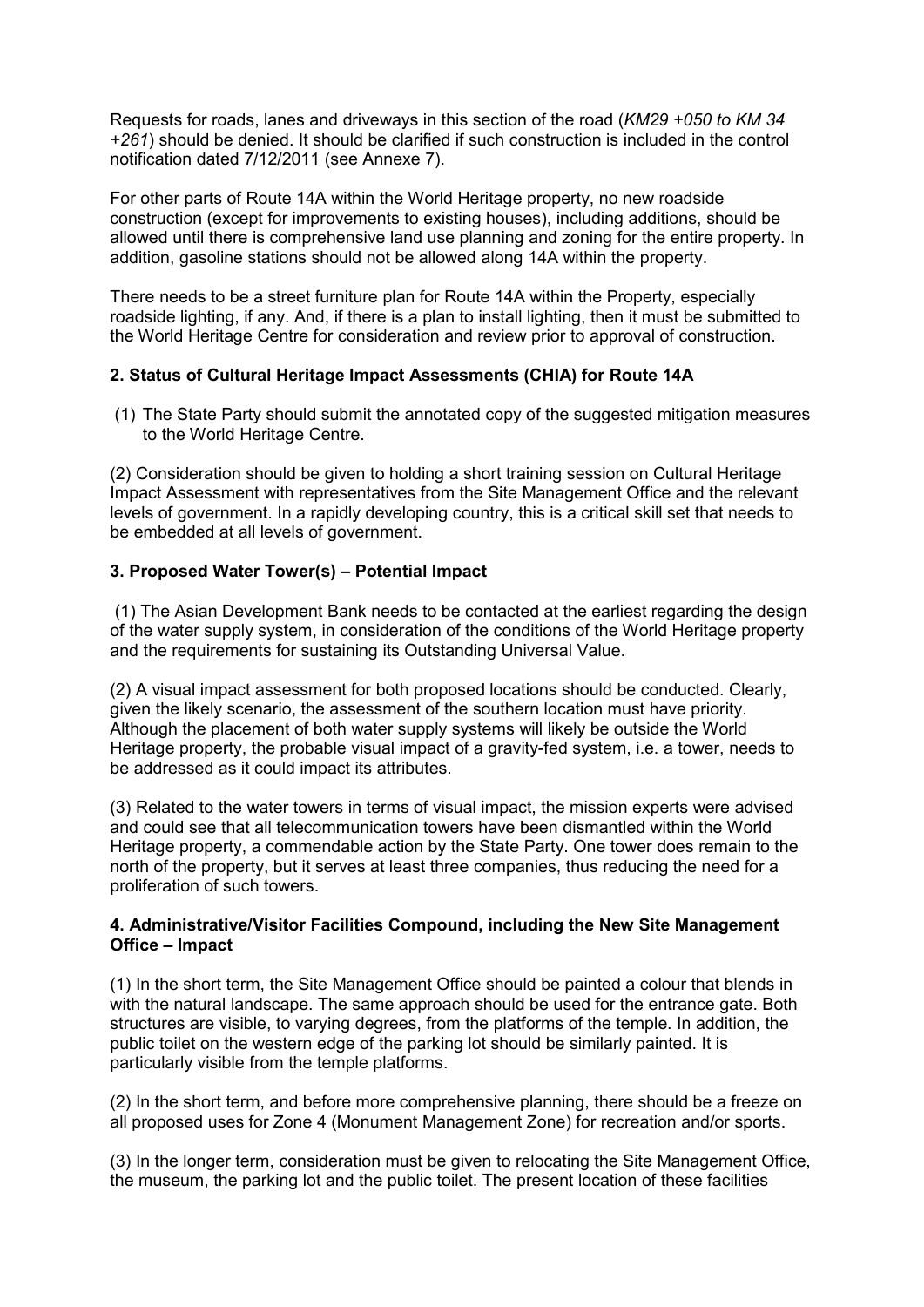intrudes on the spiritual nature of the temple – and suggests that the temple and Phou Kao are the World Heritage property's main focus rather than a part of a multi-faceted Property, i.e. Zone 3 (Archaeological Research Zone) and the extensive and vibrant cultural landscape - Zone 1 (Champasak Heritage and Cultural Landscape Protection Zone). It should be noted that there should be no piecemeal decisions. Every effort should be made to have a comprehensive plan, which must be approved *before implementation* by the World Heritage Centre.

(4) In the longer term as well, there must be a comprehensive landscape plan for Vat Phou - Zone 4 (Monument Management Zone). The current plan, apparently now cancelled, reflects a lack of understanding of the values of the site and the use of inappropriate models. Areas of concern include street lighting fixtures, paving materials, tree planting patterns, etc. As (3), there should be no piecemeal decision-making. Every effort should be made to have a comprehensive plan, which must be approved before implementation by the World Heritage Centre. (See Annexe 8 for the most recent landscape plan, which appears to have been cancelled.)

## 5. Additional Infrastructure Projects – Impact

None

## 6. Building Activities over the Past Ten Years – Impact

(1) There is an urgent need for comprehensive land use planning and zoning for the entire World Heritage property.

(2) There is an equally urgent need for general design guidelines for those buildings in Zone 1 (Champasak Heritage and Cultural Landscape Protection Zone) and modified guidelines for those buildings within Zone 3 (Archaeological Research Zone).

## 7. Efficacy and Adequacy of the Management System

[1] Revisit the Management Plan when the World Heritage Committee adopts the Statement *of Outstanding Universal Value of the property so provisions are made to ensure the* conservation and protection of the identified attributes.

## 8. Additional Observation: Conservation at the Monument Management Zone

[1] A mechanism needs to be developed for identification and prioritization of activities and their monitoring within the Monument Management Zone paying special attention to work by foreign teams.

## 9. Additional Observation: Level of Understanding of the Property

[1] Interpretation materials, such as the currently available site pamphlet ("The Ancient City - The Sanctuary - The Spring"), should include the attributes of the entire World Heritage property, not only those found in the Monument Management Zone.

[2] A local community engagement programme should be launched to help residents understand better the importance of the inscribed property as a whole – and the need to protect the attributes that express its Outstanding Universal Value.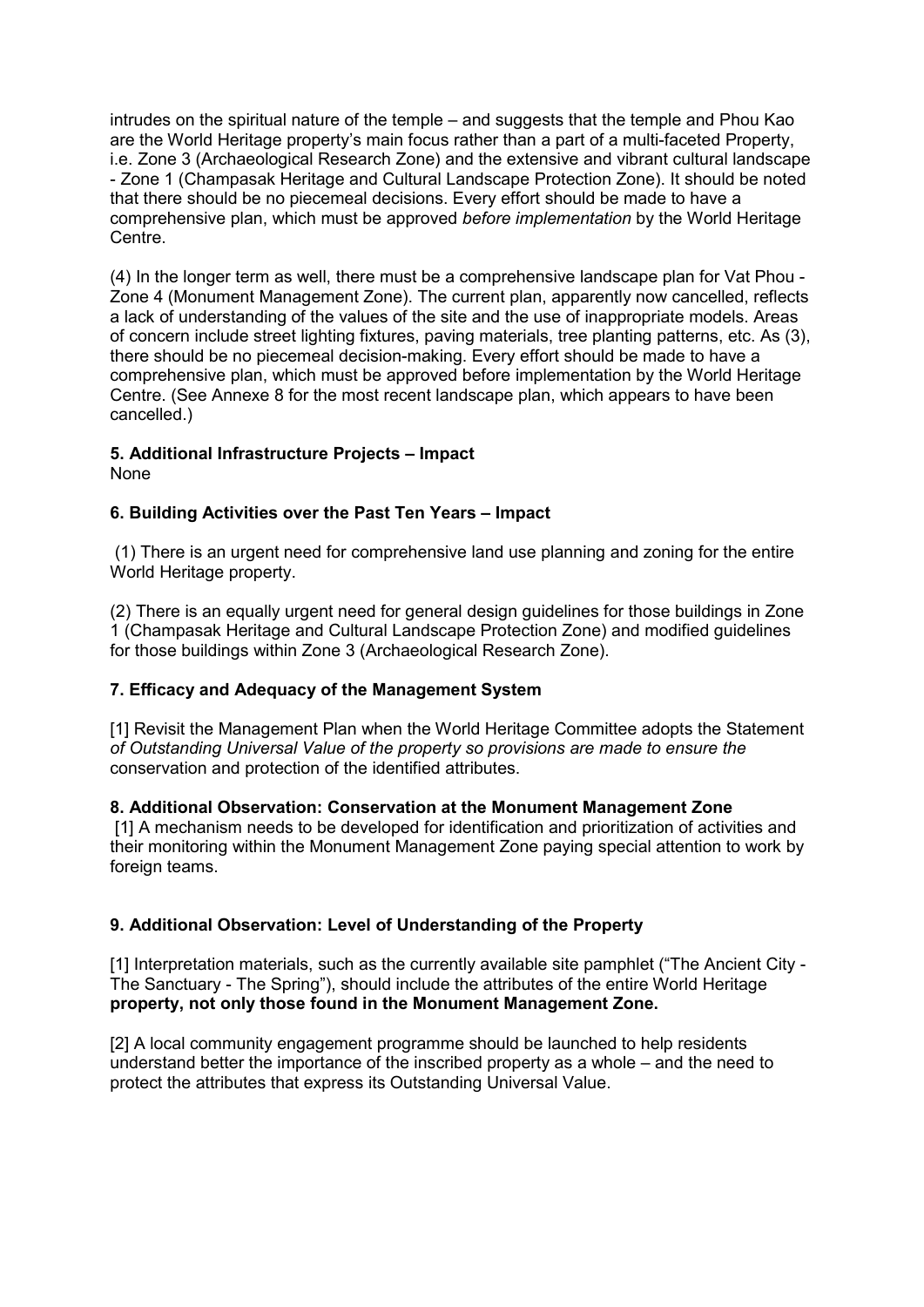## 1. BACKGROUND TO THE MISSION

## *1 Description of the property and Inscription history*

Vat Phou and Associated Ancient Settlements within the Champasak Cultural Landscape is located on the west bank of the Mekong River in the Champasak District of southern Lao PDR, 500km south-east of the capital, Vientiane. The total inscribed area covers 39,000 ha. The Vat Phou temple complex is a major example of both early and classic Khmer architecture from the 7th–12th centuries AD. The complex is the focal point of a sophisticated cultural landscape centred on the Champasak Plain, taking in the Phou Kao (mountain) to the west, and the banks of the Mekong River to the east. Between them are temples, shrines, water tanks, water channels, quarries, historic field systems, ancient roads and settlement sites, including Shrestrapura, one of the earliest known urban settlements in Southeast Asia and its 9th century successor.

The Champasak cultural landscape, including the Vat Phou Temple complex, is a remarkably well-preserved planned landscape more than 1,000 years old. It was shaped to express the Hindu vision of the relationship between nature and humanity, using an axis from mountaintop to riverbank to lay out a geometric pattern of temples, shrines and waterworks extending over some 10 km. Two planned cities on the banks of the Mekong River are also part of the site, as well as Phou Kao Mountain. The whole represents a development ranging from the 5th to 15th centuries, mainly associated with the Khmer Empire. Recognizing this outstanding example of cultural landscape, the Vat Phou and Associated Ancient Settlements within the Champasak Cultural Landscape were inscribed on World Heritage List in 2001 under the criteria (iii), (iv), and (vi).

The established Champasak Heritage and Cultural Landscape Protection zone (Zone 1) comprises three smaller zones as follows:

- Zone 2. Sacred Environment Conservation Zone
- Zone 3. Archaeological Conservation Zone
- Zone 4. Monument Management Zone.

Zone 4 has increased levels of protection and direct management for known concentrations of archaeological sites and monuments or for the conservation of other significant values. As Zone 1 incorporates a large scale landscape already, in which all the main features can be viewed in context, the State Party did not propose a buffer zone at the time of inscription in 2001.

#### 2. *Inscription criteria and World Heritage values*

The World Heritage Committee inscribed Vat Phou and Associated Ancient Settlements within the Champasak Cultural Landscape on the World Heritage List under criteria (iii), (iv) and (vi), as follows:

- Criterion (iii): The Temple Complex of Vat Phou bears exceptional testimony to the cultures of south-east Asia, and in particular to the Khmer Empire which dominated the region in the 10th-14th centuries.
- Criterion (iv): The Vat Phou complex is an outstanding example of the integration of a symbolic landscape of great spiritual significance to its natural surroundings.
- Criterion (vi): Contrived to express the Hindu version of the relationship between nature and humanity, Vat Phou exhibits a remarkable complex of monuments and other structures over an extensive area between river and mountain, some of outstanding architecture, many containing great works of art, and all expressing intense religious conviction and commitment.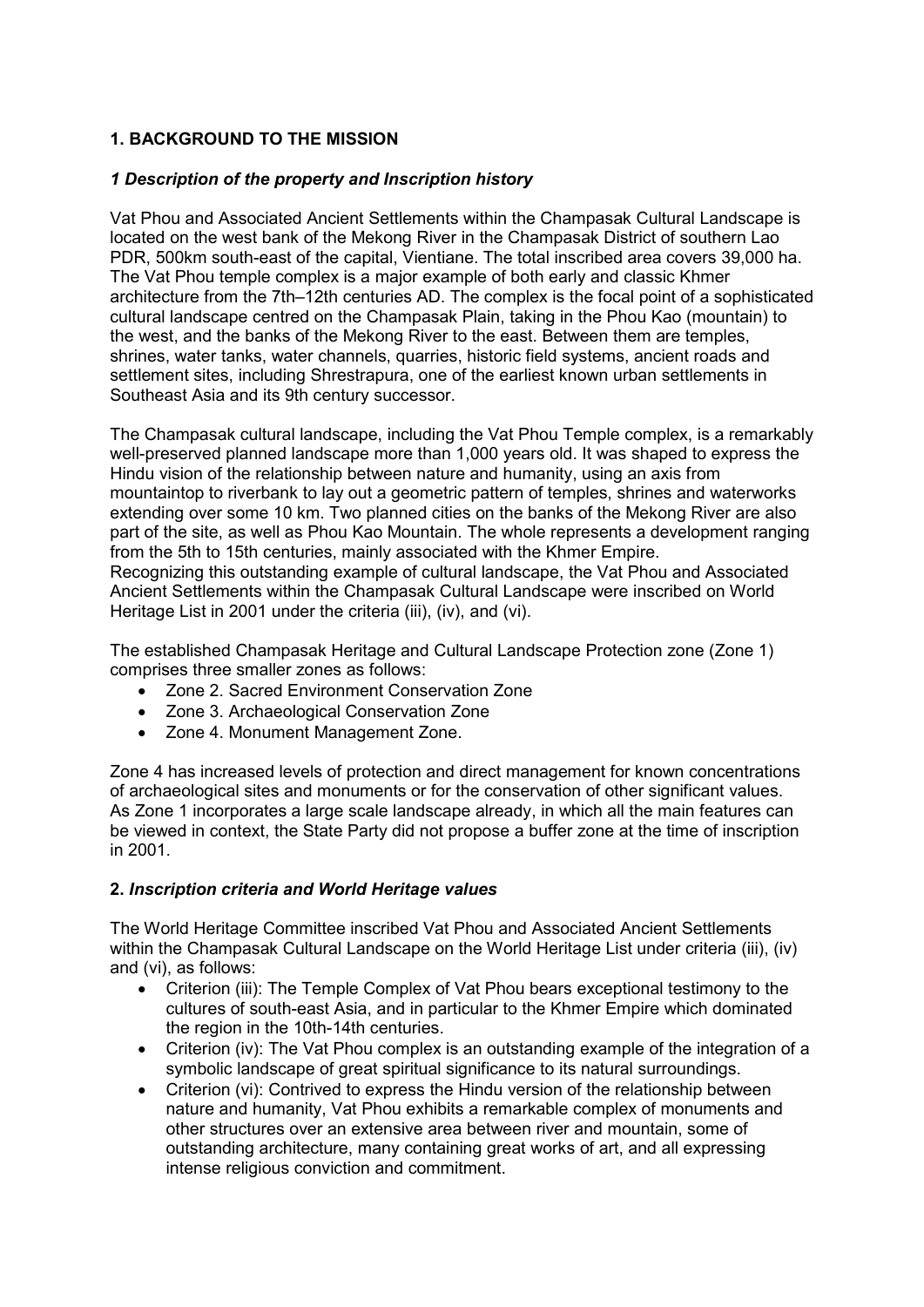#### *3. Integrity/authenticity issues raised in the ICOMOS evaluation report at the time of inscription*

In ICOMOS evaluation report dated 2001, ICOMOS noted that the evaluation of the property's authenticity involved five elements, as following:

- The landscape setting of the whole
- The association of the various elements and the evidence for deliberate planning
- Buried archaeological sites
- Archaeological sites surviving as visible earthworks
- Standing structure.

ICOMOS noted that overall authenticity and integrity of the property is remarkably high. Nevertheless ICOMOS also took note of the great need for conservation of the major structures within the Vat Phou Temple Complex, which were in danger of imminent collapse. In addition the mounting of development pressure was noted.

#### *4. Examination of the State of Conservation by the World Heritage Committee and its Bureau (refer to previous State of Conservation reports etc.)*

The decision taken by the Bureau and the World Heritage Committee pertaining to the Property are the followings:

- 27<sup>th</sup> session of the World Heritage Committee (27COM 78.510);
- $\bullet$  28<sup>th</sup> session of the World Heritage Committee (28COM.15B. 65);
- 35<sup>th</sup> session of the World Heritage Committee (35COM 7B.72)

*5. Justification of the mission (terms of reference, itinerary, programme and composition of mission team provided in Annex)*

#### Brief background of the mission

In 2002, the possibility of constructing a new road through Vat Phou and Associated Ancient Settlements within the Champasak Cultural Landscape was brought to the attention of the World Heritage Committee. This concern was noted by the World Heritage Committee at its 27th session (Paris, 2003), by requesting the State Party to "submit a detailed survey plan for the new north-south road to mitigate any negative impact this road could have on Zones 1, 2, 3, or 4, detailing the protective measures being undertaken or planned" (Decision 27 COM 7B.51).

In April 2010, after a long period of inactivity concerning the road construction, UNESCO received reports that the construction of Route 14A had commenced and would pass through Zone 1 and Zone 3 of the property. The State Party was duly notified by the World Heritage Centre that potential damage from the construction works was not in compliance with existing legislation and management provisions and could lead to threats to the Outstanding Universal Value of the property, thus providing grounds for inclusion on the List of World Heritage in Danger.

To assess the emergency situation at the property, a UNESCO fact-finding mission was undertaken from 14 to 17 December 2010 at the request of the Ministry of Information and Culture, Lao PDR. According to the mission report, road construction plans provided by the State Party showed that out of a total length of approximately 60 km, a 18-km section of Route 14A would be situated in Zone 1 of the property (Champasak Cultural Heritage and Cultural Landscape Protection Zone), from km 25 at Phaphin to km 43 at Ban Dontalat village.

The road is designed with two lanes, together with associated turning lanes, bridges, and drainage structures. From km 25 to 29, the works entail a widening of an existing road. From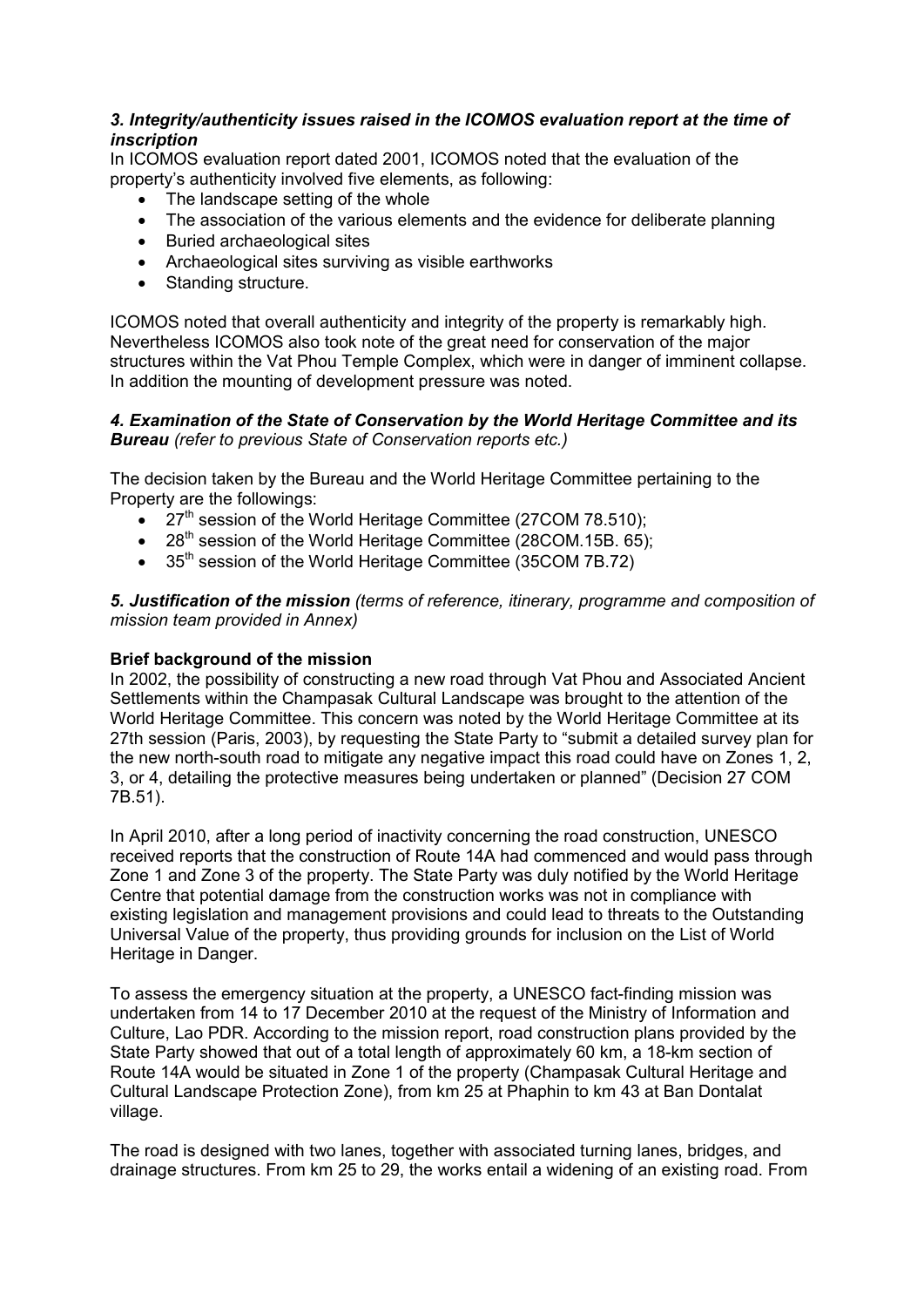km 29 to 34, it consists of constructing a new road alignment including three bridges passing through existing paddy fields and nearby areas designated as Zone 3 (Archaeological Research Zone), notably the ancient city. From km 34 to 35, a bypass is designed around Ban Tang Kob Village. From km 35 to 41, the existing road will be upgraded and from km 42 to 43, a bypass will be constructed around Ban Dontalat Village.

In addition, the project also includes proposals to upgrade the road running through Champasak town proper which passes through the Ancient City (designated Zone 3) by constructing sidewalks and associated drainage alignment.

Work on the road started in early 2010. After rapid construction in 2010, the road works had substantially progressed, with various sections in the World Heritage property advanced to various degrees of construction by January 2011. With the exception of an Initial Environmental Examination conducted in 2002 and seven archaeological trenches excavated in October and November 2010, during which the road construction work was halted temporarily, no further in-depth heritage impact assessment had been conducted by the State Party.

At the request of the State Party, a quick impact assessment was undertaken by an expert mission fielded by UNESCO Bangkok in January-February 2011. The results of the assessment concluded that the construction and planned operation of the road based on its current design would have an irreversible impact on the property's Outstanding Universal Value. The road will impact on the cultural landscape and the buried archaeology and standing earthworks. The road alignment cuts through the cultural landscape and creates adverse visual and cultural impacts.

Significant archaeological remains located in close proximity to parts of the road alignment had already been affected. The mitigation measures that have been proposed by the State Party, such as planting trees along the road alignment, were found to be inadequate or inappropriate. The expert mission made two sets of recommendations: first, mitigation actions for immediate implementation, and second, submission of modified design and alignment proposals for the new road and detailed mitigation plans. The immediate mitigation actions identified were as follows:

- Suspension of all construction works from km 29 to 34 to allow time for preparation of a new Alignment Options Study in order to provide a design and locations not having impact on the Outstanding Universal Value. The options must take into account that a minimum of 100 metres will be required between the wall of the Ancient City and the new alignment;
- Cancellation of the Ban Tang Kob Village bypass and use of the existing road through the village based on local access only.

In addition to Route 14A, the 2012 mission identified other issues affecting the conservation of the property including the construction of a new site management office next to the site museum, an increase in building activity over the past ten years which has started to change the character of the property and is expected to be accelerated with the new road, and the non-functioning of the National Inter-Ministerial Coordinating Committee which is identified as a key coordinating body in the management plan.

The 2012 reactive monitoring mission noted that the State Party had made progress with restoration of the Vat Phou temple complex, with bilateral technical support from France, India and Italy. The capacity of the site management authorities has been strengthened with the upgrade into a department level. A new action plan for 2011-2016 is currently being prepared with support from UNESCO Bangkok, which, if implemented properly, will help to address these longer-term conservation and management issues.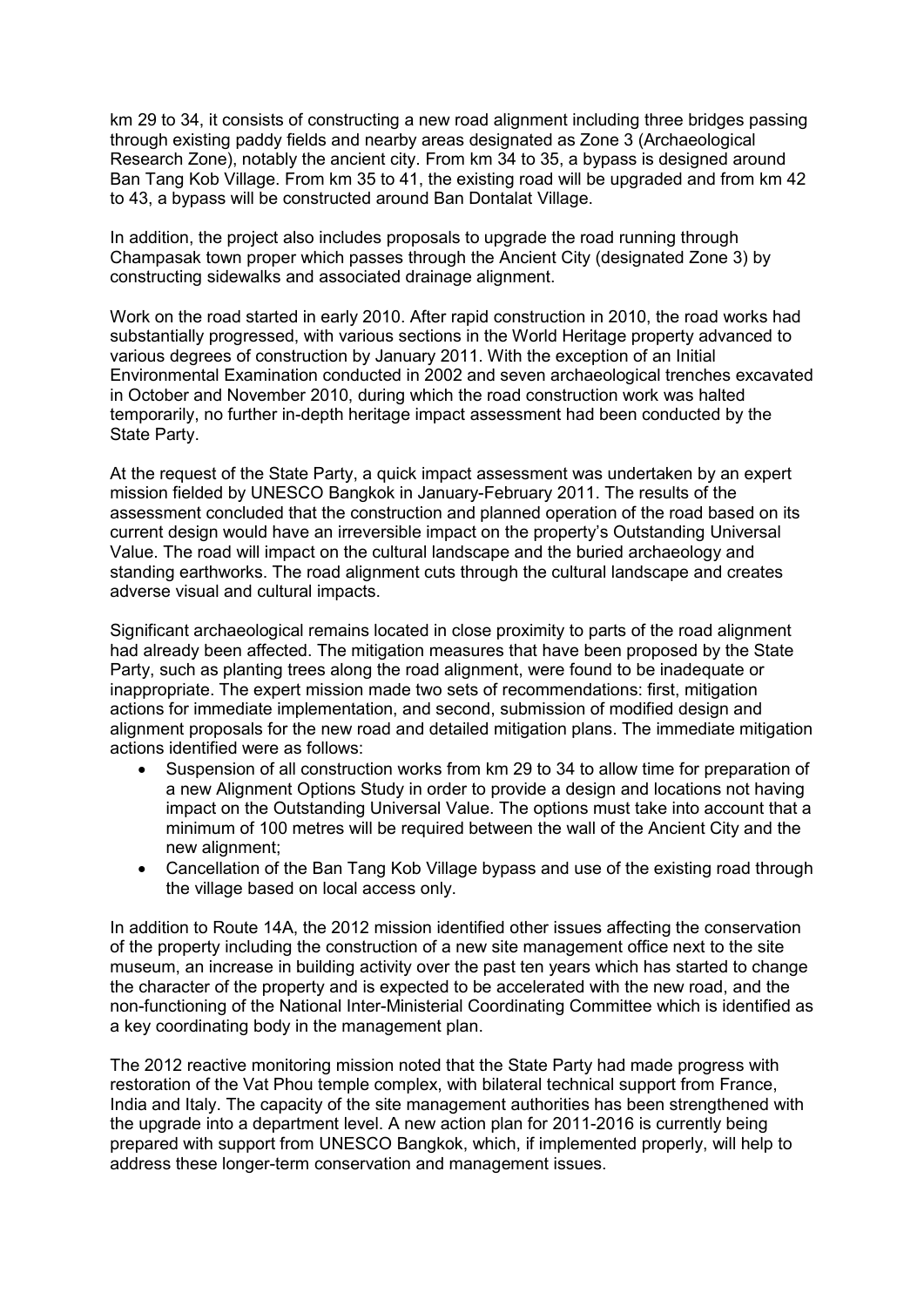On 25 April 2011, the World Heritage Centre received information regarding a water supply project, to include 25-meter high water tanks, to be funded by the Asian Development Bank (ADB). It is understood that these are outside the boundaries of the inscribed property but could impact it visually and that no cultural heritage impact assessment has been carried out.

Finally the World Heritage Committee adopted a series of decisions pertaining to the abovementioned issues and requested the State Party to invite a joint WHC-ICOMOS-ICRROM Reactive Monitoring Mission to the Property (35COM 7B. 72)

The terms of reference of the Mission, itinerary and the mission programme are provided in the Annex I.

#### 2. NATIONAL POLICY FOR THE PRESERVATION AND MANAGEMENT OF THE WORLD HERITAGE PROPERTY

#### *1. Ownership*

The Government of the Lao PDR, through the provincial and district authorities is the principal landowner of the property.

## *2. Legislation for the Protected area*

The property is protected by the Provincial Decree on the Regulations for the Preservation of the Historical site of Vat Phou and the areas related to Vat Phou, No. 38/88 (October 1988). This decree defines a large protection zone including not just the temple ruins but also the ancient city. Within the protection zone are three preservation areas covering the V at Phou temple Complex itself.

Within the Protection Zone, exploration and looting are forbidden, as is building on earthworks and the removal of threes from the forest on the Phou Kao Mountains. Special permission is required for irrigation projects affecting earthworks. Within the Preservation Areas, regulation is stricter with prohibition on all building activity, robbing, damage and introduction of stock.

The Decree of the President on the Preservation of Cultural, Historical and Natural Heritage no. 03.PR was adopted by the Government of the Lao PDR to provide a national legal framework for heritage preservation.

Responsibility of enforcing the Decree is placed with the Ministry of Information and Culture, its Provincial and District manifestations, and the village administrative authorities (Article 9). The National legal framework for heritage preservation is provided by the Law Concerning National Heritage, No. 08 NA, adopted by the National Assembly in 2005.

#### *3. Institutional Framework*

The Champasak Heritage Management Plan was officially adopted by the Government of the Lao PDR on 28 September 1998 to implement the Presidential Decree. The Management Plan defines the boundaries of the Champasak Heritage and Cultural Landscape Protection Zone and three zones within it. The Management Plan contains regulations for the management of the entire nominated Property and provides actions and policies for the conservation and archaeological work.

In addition, actions plans to identify priority management measures are developed every five years.

## *4. Management structure and co-ordination mechanisms*

The Government of Lao PDR established a National Inter-Ministerial Co-coordinating Committee to oversee the management of the Champasak Heritage and Cultural Landscape Protection Zone and to coordinate the activities of the various government departments at national, provincial and district levels.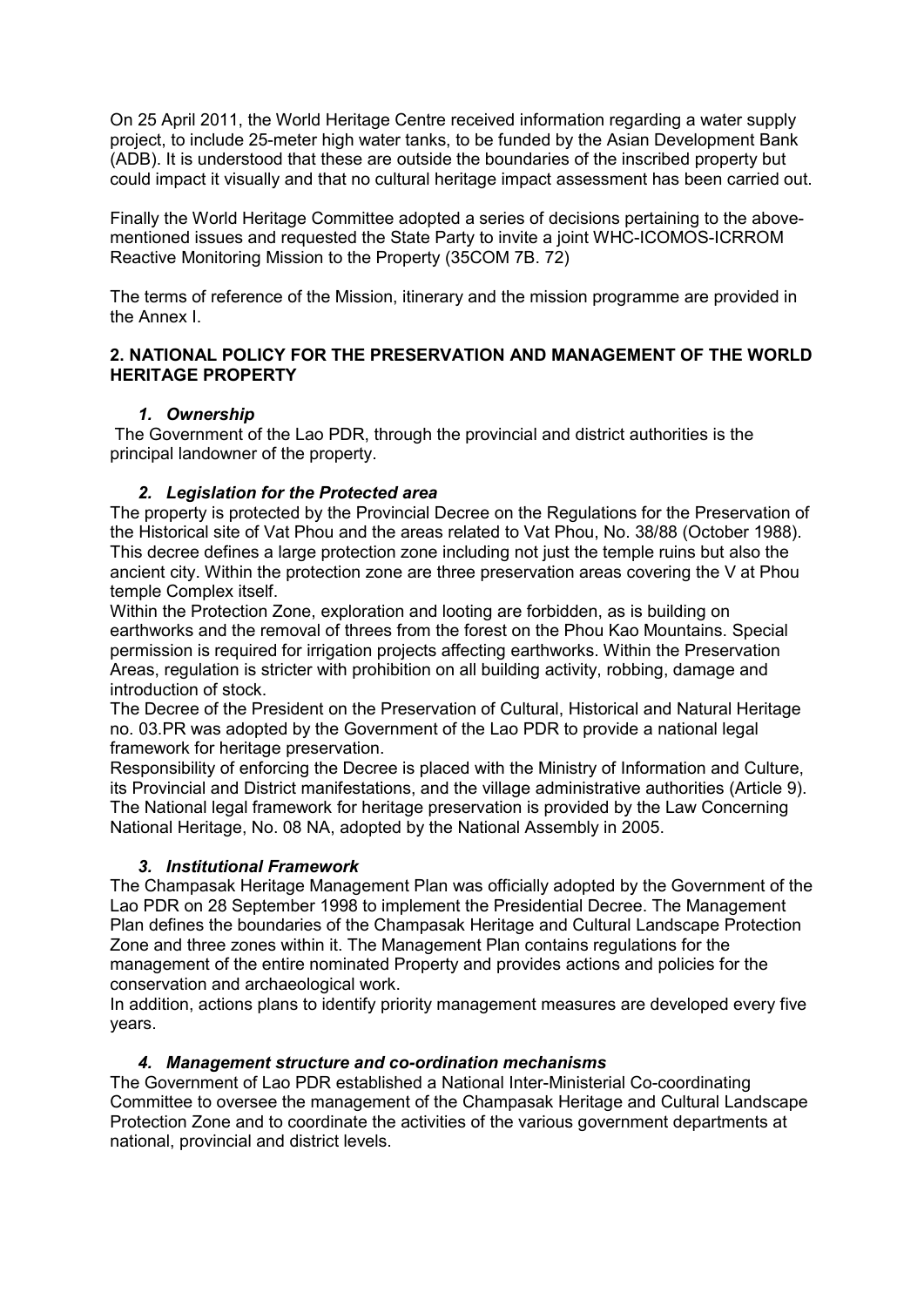There is a Village Liaison Committee to develop close links with the local communities. Day to day management of the Property is ensured by the Department of Vat Phou Champasak World Heritage.

#### 3. IDENTIFICATION AND ASSESSMENT OF ISSUES / THREATS

1. Route 14A (a north-south road to the west of the Mekong River) – Mitigation Measures and Other Considerations

#### *Context*

In the early 2000s (final report submitted February 2003), Japan International Cooperation Agency (JICA) was asked by the Government of the Lao People's Democratic Republic to conduct a road improvement study for the southern region of the country. Named international organizations included IUCN and UNESCO. Route 14A was one of the roads studied.

For the provincial government the road was seen as critical for three reasons: (1) the inaccessibility of parts of the current road during the rainy season (major flooding every four to five years); (2) the need for a better road to serve the local communities (some 50 villages as well as Champasak Town); and (3) the need for a regional north-south road on the west side of the Mekong River.



*14A under construction (above) and as constructed (below)*

In what appears to have been a miscommunication regarding the alignment of Route 14A, the Final Report states:

"The overall alignment that has been chosen and approved by both the Ministry of Information and Culture and the UNESCO is sited in such a way as to avoid any significant visual impact." (Final Report – Executive Summary [volume 1, 6.3.2])

Although the study was submitted in early 2003, it appears that no construction occurred until sometime in early 2010 (or shortly before), when the government, with no external funding, decided to proceed with the USD 20,000,000 project. As work proceeded, concerns were raised about the impact on archaeological resources. To further compound matters, in checking UNESCO files, it was stated that there was no record of UNESCO's approval of the road and its alignment.

Consequently, on 22 November 2010, per a letter from the World Heritage Centre, the State Party was asked to suspend all further road construction on Route 14A, pending a thorough Cultural Heritage Impact Assessment. The concerns included the possible impact of the road on important archaeological resources (both during and after construction) and the visual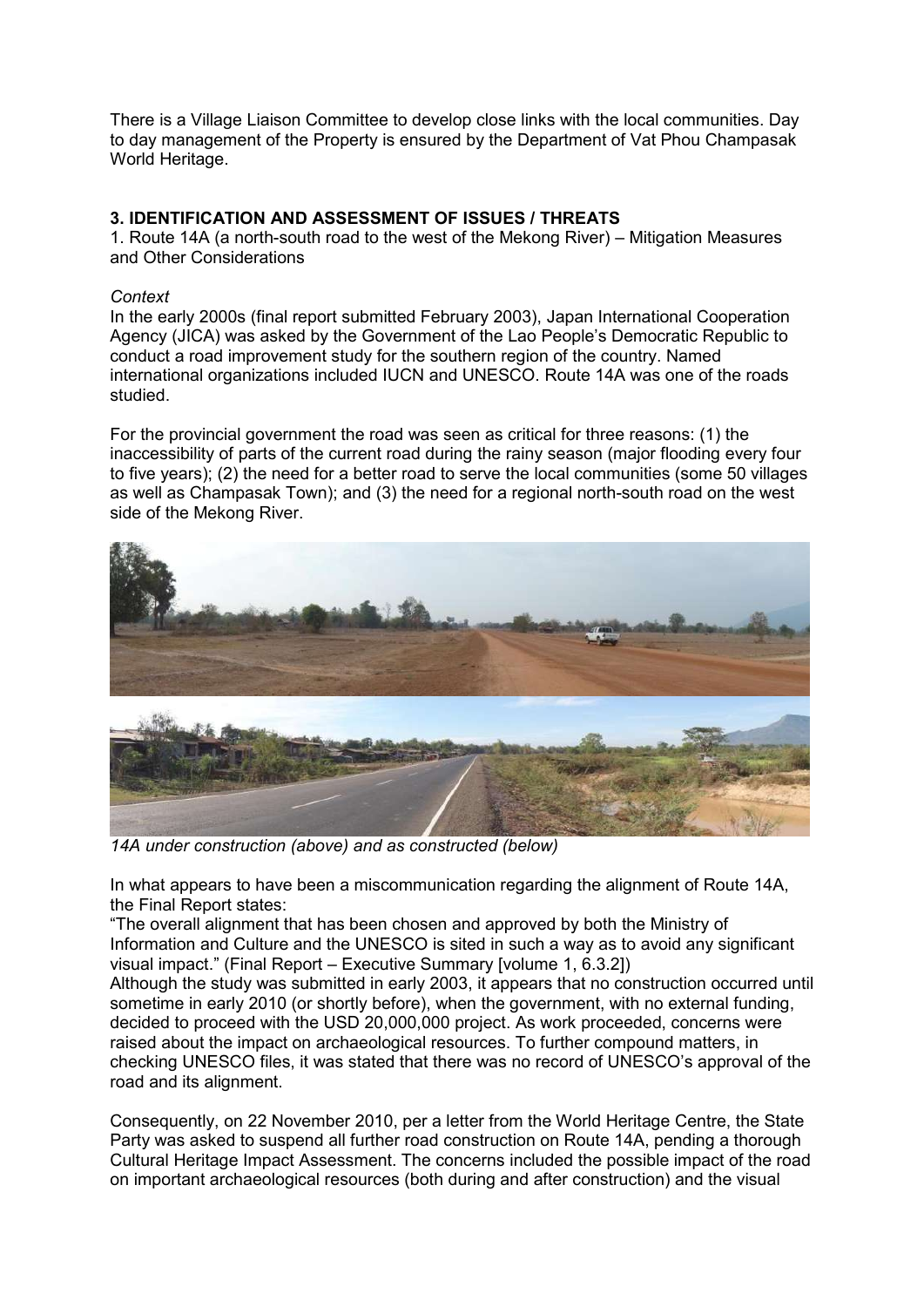impact of the completed road (and associated bridges) on the cultural landscape. There was also concern that the road, designated a regional road, could well develop into a national four-lane highway. This concern was not specifically expressed in the aforementioned letter from the World Heritage Centre, but later shared by those knowledgeable about the project. At the time of the Reactive Monitoring Mission, all work had been stopped on KM 29 + 050 to KM 34 + 261; a section of Route 14A that includes three partially constructed bridges. The remaining part of Route 14A has been largely finished



*Map showing Route 14A*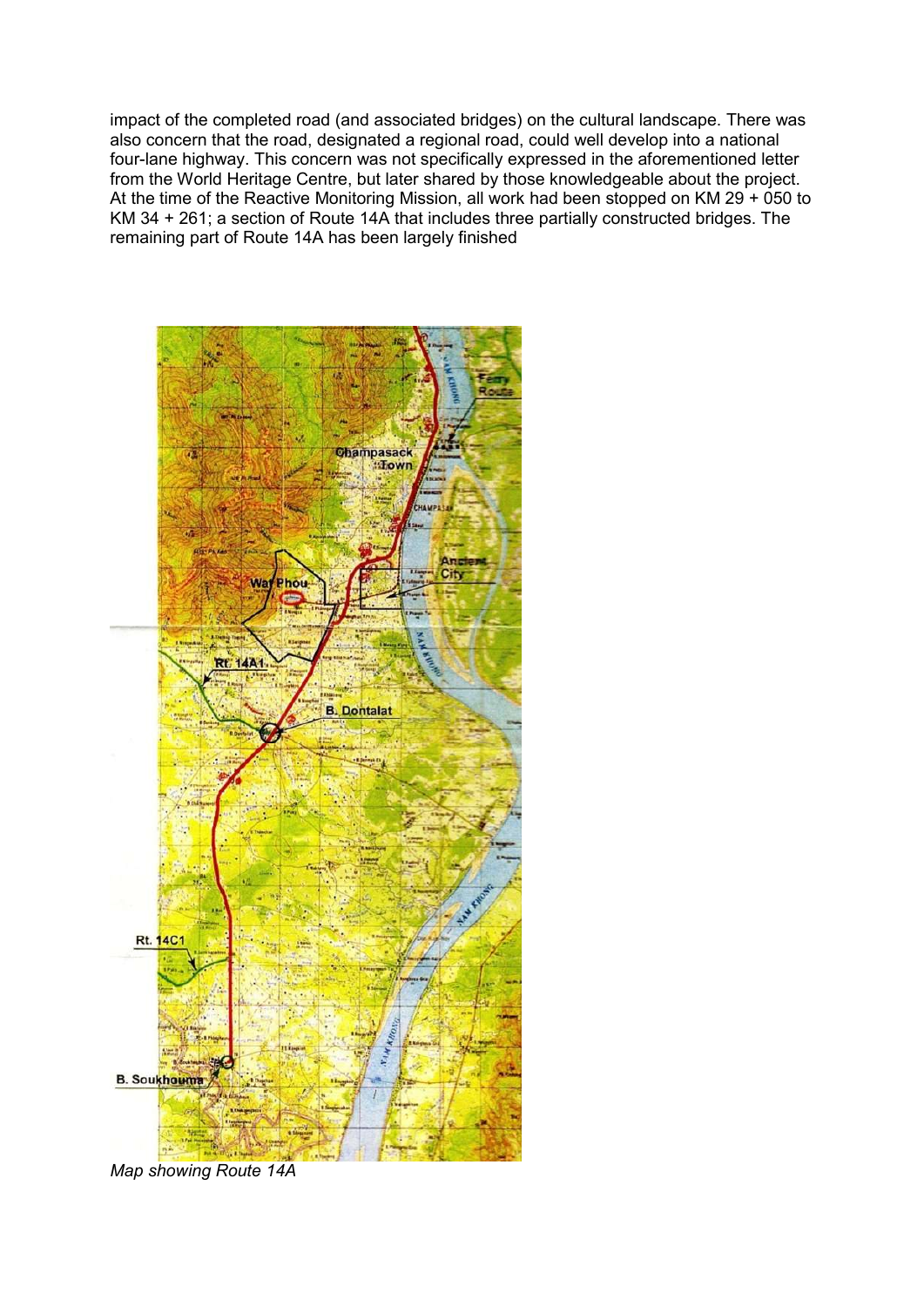The mission notes that Route 14A has direct impact on Zone 1 [Champasak Heritage and Cultural Landscape Protection Zone) and Zone 3 [Archaeological Research Zone] – and indirect impact on Zone 2 [Sacred Zone] and Zone 4 [Monumental Management Zone]. (See Annexe 6 for map showing zone boundaries within the property).

#### *Concern: Ban Sikheut to Junction of* V*at Phou Road near Ban Phonsaoe (KM29 +050 to KM 34 +261)*

This section of the road, essentially a bypass, was initially seen to be of particular concern as the chosen alignment (there were three options)<sup>1</sup> runs within 35 meters of the northwest corner of the earthen perimeter wall of the Ancient City (Protection Zone 3). Upon inspection, and with considerable discussion, the mission experts concluded that an adjustment of the alignment would run the risk of damaging potential archaeological remains. The best course of action was to accept the given alignment and control traffic as much as possible and, eventually, redirect heavy traffic to an improved alternate north-south route – Route 14B, which lies to the west of Route 14A and the World Heritage property.

It is important to note that this bypass offers considerable protection to the Ancient City as a whole, as the previous routing of traffic was *through* the archaeological site. Less positive is the commercial impact on Champasak Town, as the bypass now diverts traffic from both the town and the Ancient City.

#### *Concern: Bypass around Ban Tang Kob*

Prior to the arrival of the mission experts, this bypass appeared to have been cancelled. It seems that all traffic will use the existing road, which, at the time of the mission, was being upgraded, although remaining a two-lane highway. This action should help control the speed of through traffic and support the local economy, especially restaurants and shops. Less positive is the fact that more traffic will pass close to the entrance of Vat Phou.

#### *Concern: Bridges*

Three bridges are part of the road improvement project within the Property - *Ban Sikheut to Junction of* V*at Phou Road near Ban Phonsaoe (KM29 +050 to KM 34 +261)*. As simple utilitarian structures of varying spans – and carrying two lanes of traffic, the bridges are acceptable in the landscape as structures. But, as will be mentioned below, in *Concern: Visual Impact*, consideration needs to be given to the colour of the railings.

#### *Concern:* V*isual Impact*

Surprisingly enough, the visual impact of the road (throughout all four zones), is less than the mission experts expected. In fact, from the various platforms of Vat Phou, the road is hard to detect in the landscape. Of course, while on the road – or near the road, its presence is obvious, although the greening of the verges will soften its visual impact. And, in regard to the natural greening at the sides of the road, the mission experts question the planting of roadside trees. Although aesthetically pleasing to many, this approach could well draw more attention to the road, especially from the temple platforms. It is also a question of placespecific appropriateness for this particular kind of roadside treatment.

A minor potential visual impact is the colour of bridge railings. White appears to be the standard colour, but a colour in keeping with the natural landscape would be more appropriate.

<sup>&</sup>lt;sup>1</sup>In two of the options, the road alignment is too near the walls of the Ancient City. In the third option, the road alignment adheres to international guidelines, but construction costs are higher (longer bridge, longer road and compensation costs to two home owners).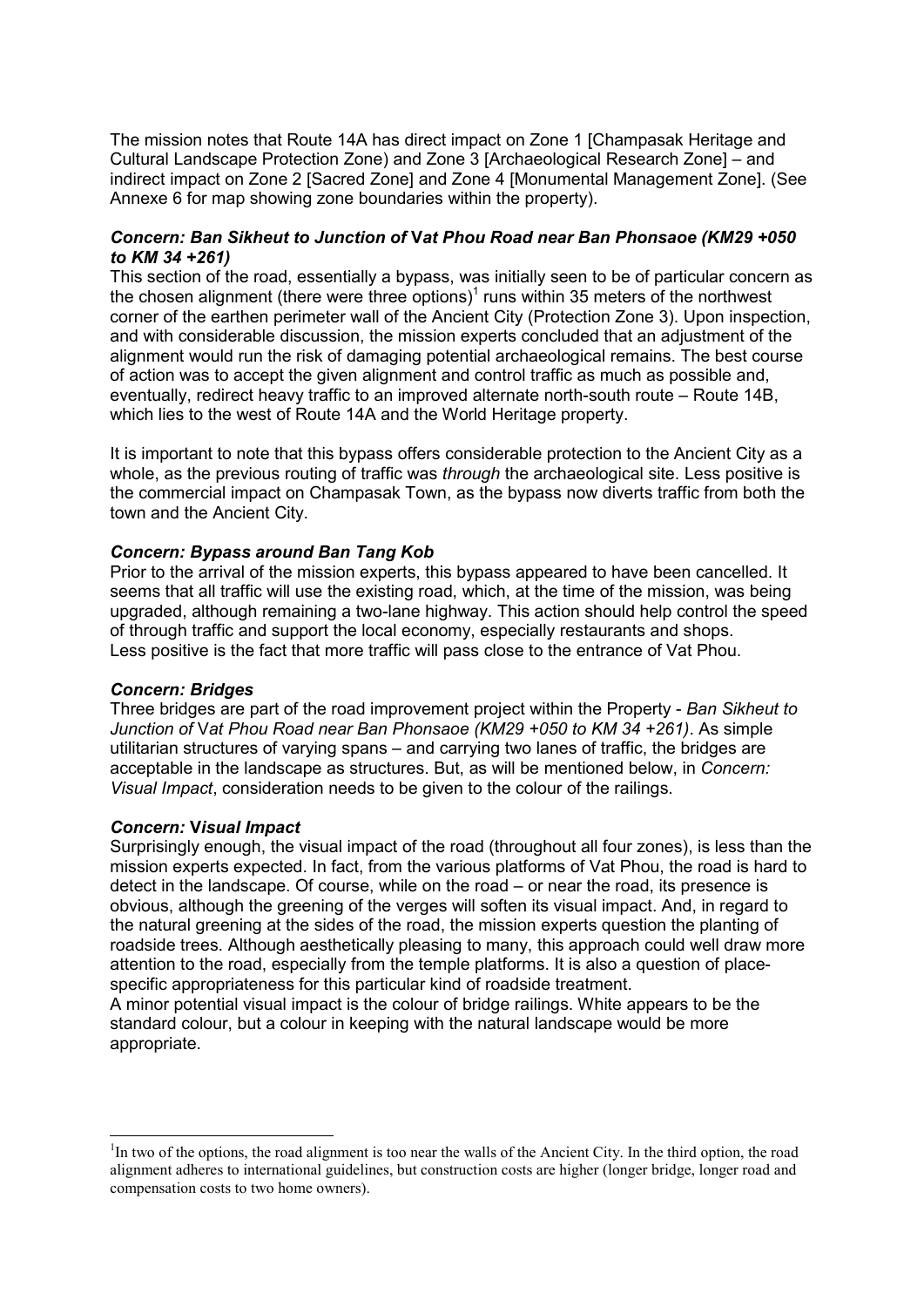*Concern: Associated Infrastructure - Additional Parking Lots; Roadside Toilets*

Although there appears to be no (or very limited) related infrastructure, it is critical to the survival of the cultural landscape that such facilities are located outside the inscribed property.

#### *Actions/Recommendations (arising from specific factors/issues related to sustaining the Outstanding Universal Value of the property)*

(1) There is no doubt that the improved Route 14A will bring more traffic to - and through the World Heritage property. Therefore, in the short term, it is important that road traffic is monitored on a periodic basis – in terms of the number and types of vehicles as well as the speed of vehicles. In the longer term, if so indicated by periodic monitoring, priority should be given to creating a viable alternate route, namely, Route 14B, which lies to the west of the property. The provincial government considers this a long-term option.

In regard to speed controls, consideration should be given to *speed bumps* within the village areas affected by Route 14A. And, perhaps, signs at property entry points could be mounted with a simple and clear message: "*Reduce Speed; Protect Our Underground Heritage*". The message should be in all relevant local languages.

(2) It is important to obtain an official notice of the cancellation of the bypass around Ban Tang Kob (unless, of course, this has been received already). Elimination of this bypass, as previously mentioned, should help maintain the vitality of a series of villages near Vat Phou and, at the same time, help control the speed of vehicles, especially if speed bumps are installed.

(3) In regard to the visual impact of Route 14A, it would seem best to refrain from planting a linear screen of trees on either side of the road as this would serve to emphasize the dramatic cut of the road through the cultural landscape – and would be especially visible from the platforms of Vat Phou.

(4) The railings of the three bridges between *Ban Sikheut to Junction of* V*at Phou Road near Ban Phonsaoe (KM29 +050 to KM 34 +261)* should be treated with a colour that reflects one of the dominant colours of the natural landscape (rather than white).

(5) Roadside construction/infrastructure between *Ban Sikheut to Junction of* V*at Phou Road near Ban Phonsaoe (KM29 +050 to KM 34 +261*) must be restricted to critical emergency services, if any. The current control notification dated 7/12/2011 [see Annexe 7] needs to be strictly enforced and consideration should be given to increasing the cited fine.) Requests for roads, lanes and driveways in this section of the road (*KM29 +050 to KM 34 +261*) should be denied. It should be clarified if such construction is included in the control notification dated 7/12/2011 (see Annexe7).

For other parts of Route 14A within the property, no new roadside construction, except for improvements to existing houses, including additions, should be allowed until there is comprehensive land use planning and zoning for the entire property. Gasoline stations should not be allowed along 14A within the property.

There needs to be a street furniture plan for Route 14A within the property, especially roadside lighting, if any. And, if there is a plan to install lighting, then it must be submitted to the World Heritage Centre for consideration and review prior to approval of construction.

#### 2. Status of Cultural Heritage Impact Assessments (CHIA) for Route 14A *Context*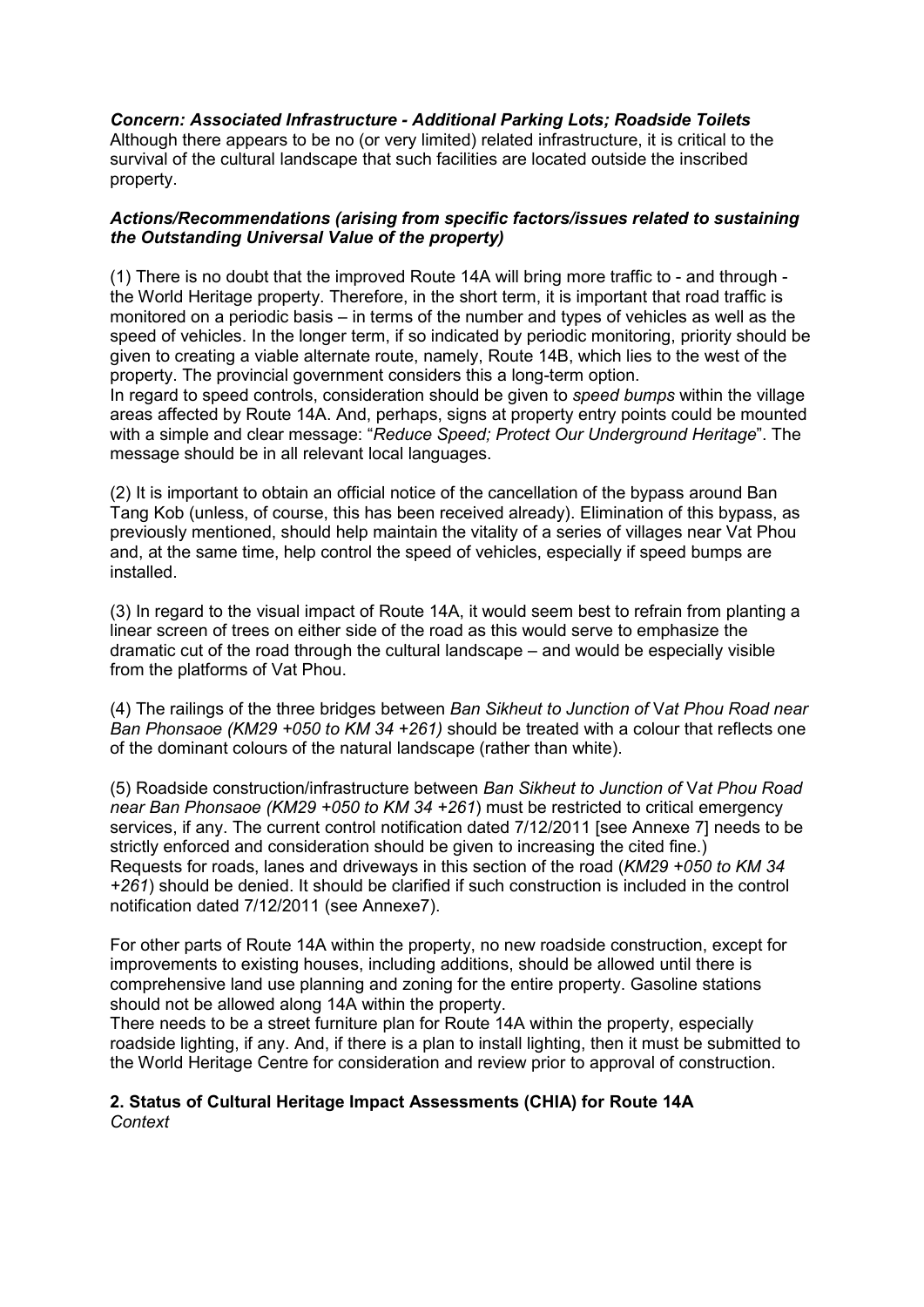In 2010, it became clear that road construction was underway and that associated damages to the property were "not in compliance with existing legislation and management provisions...."

As part of the response, under the direction of UNESCO Bangkok, a Rapid Cultural Heritage Impact Assessment (CHIA): Construction and Operation of Route 14A was carried out in 2011 and the report was submitted in April 2011. The report includes a table of suggested mitigation actions, some of which had been carried out at the time of the 2012 Reactive Monitoring Mission. The mission experts were shown an annotated table of the suggested mitigation actions. A copy of this table was requested at the time of the mission, but has yet to be received.

#### *Concern*

However, since the CHIA was carried out well after the start of road construction, the range and number of effective mitigation measures were reduced. For example, realigning part of the *Ban Sikheut to Junction of* V*at Phou Road near Ban Phonsaoe (KM29 +050 to KM 34 +261*) is not a sensible option given the risk of damaging potential archaeological remains. Fortunately, and contrary to unofficial reports, Route 14A is a two-lane regional road and the associated three bridges are two-lane bridges.

#### *Actions/Recommendations (arising from specific factors/issues related to sustaining the Outstanding Universal Value of the property)*

(1) The State Party should submit the annotated copy of the suggested mitigation measures to the World Heritage Centre.

(2) Consideration should be given to holding a short training session on Cultural Heritage Impact Assessments with representatives from the Site Management Office and the relevant levels of government. In a rapidly developing country, this is a critical skill set that needs to be embedded at all levels of government.

## 3. Proposed Water Tower(s) – Potential Impact

#### *Context*

The proposed water tower(s) is/are part of a larger Asia Development Bank (ADB) project and it is apparent that the current scheme is not sensitive to the World Heritage property, especially in terms of its potential visual impact on the cultural landscape.

At the time of the mission, the proposed water tower project for serving the northern part of the property (about 70% of the residents, including Champasak Town) was cancelled with most (if not all) of the funding directed elsewhere. This decision, although very disappointing to local residents, should allow adequate time for a CHIA and, equally important, time to explore options other than a tower, i.e. less visual impact. There was also the suggestion that a small percentage of the project funds could be used for exploring other options. This should be followed up with Asian Development Bank as soon as possible.)

#### *Concern*

Although the cancellation is a positive step, less positive is the likelihood that most of the funds will be redirected toward constructing a water tower for serving the southern part of the property (about 30% of the residents). At the time of the mission, when queried, there was no decision as to the exact placement of the southern water tower, although it seemed that it would be placed outside the property.

The construction of a water tower to the south of the property will raise the very same questions that the construction of a water tower to the north of the property raised. In both cases, there needs to be, at the very least, a visual impact assessment. While musing over

<sup>&</sup>lt;sup>2</sup> Letter from the World Heritage Centre to the Permanent Delegate of Lao PDR, 22 November 2010.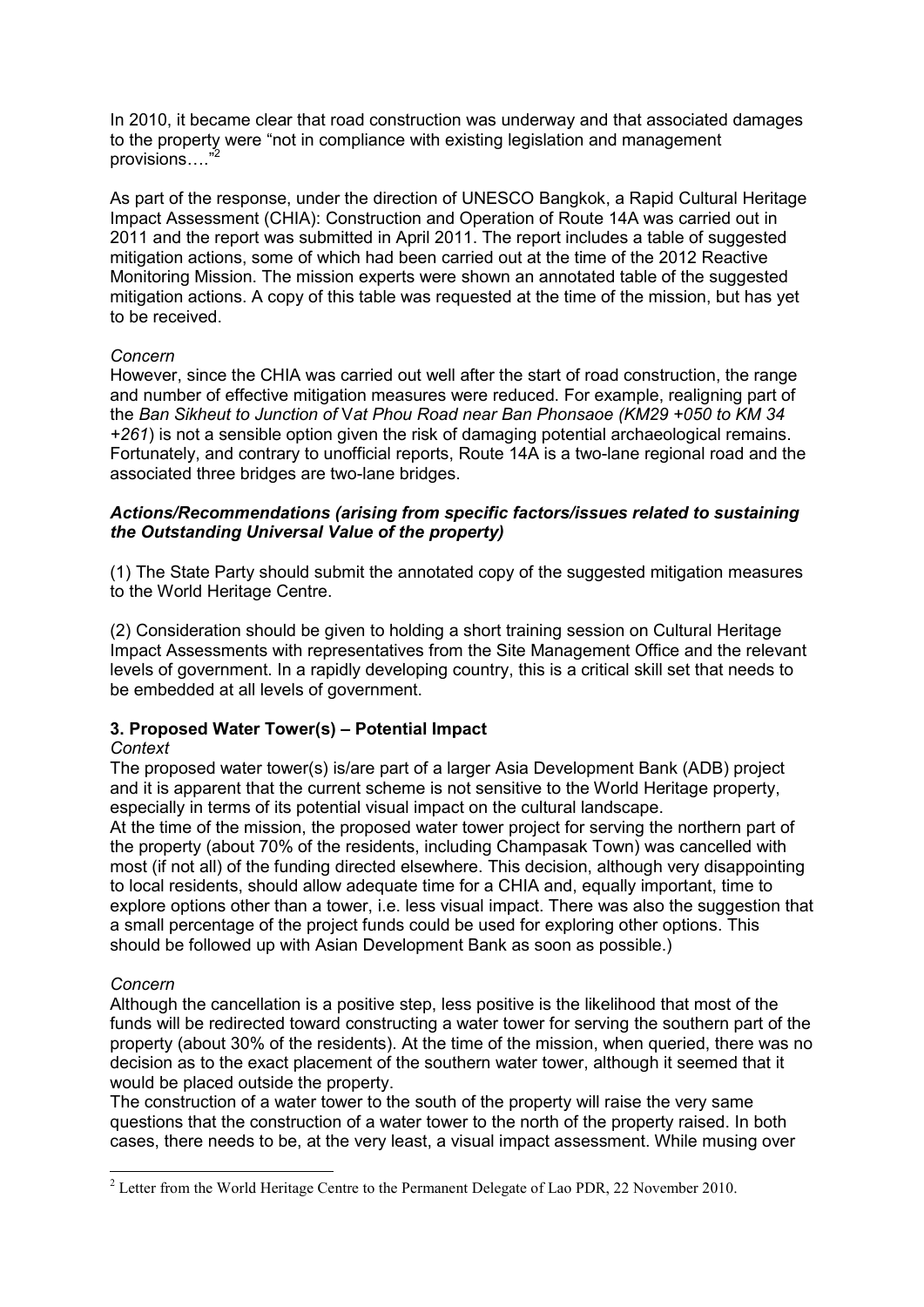this conundrum, the mission experts observed that placing a water tower (if this is the only deemed viable solution) in the lee of the mountains significantly reduced its visual impact.

#### *Actions/Recommendations (arising from specific factors/issues related to sustaining the Outstanding Universal Value of the property)*

(1) The Asian Development Bank needs to be contacted at the earliest regarding the design of the water supply system, in consideration of the conditions of the World Heritage property and the requirements for sustaining its Outstanding Universal Value.

(2) A visual impact assessment for both proposed locations should be conducted. Clearly, given the likely scenario, the assessment of the southern location must have priority. Although the placement of both water supply systems will likely be outside the property, the probable visual impact of a gravity-fed system, i.e. a tower, needs to be addressed as it could impact the inscribed property.

(3) Related to the water towers in terms of visual impact, the mission experts were advised and could see that all telecommunication towers have been dismantled within the World Heritage property, a commendable action by the State Party. One tower does remain to the north of the property, but it serves at least three companies, thus reducing the need for a proliferation of such towers.

#### 4. Administrative/Visitor Facilities Compound, including the New Site Management Office – Impact

#### *Context*

The new Site Management Office is set within what can loosely be described as an administrative/visitor facilities compound. Three buildings (the Site Management Office, museum and visitor centre) are placed at the main approach to Vat Phou - the physical foot of the temple's east west axis. The museum sits on the left-hand side of the main approach (the south side) and the newly constructed Site Management Office sits immediately behind it (to the south). The visitor centre sits on the right-hand side of the main approach (the north side), and, further to the north, but abutting the centre, is a very recently constructed parking lot, which includes a public toilet on its western edge. Clearly defining the main axis, and effectively separating the buildings, is a wide boulevard.

#### *Concern*

There is no doubt that the newly constructed Site Management Office has had a negative impact on the site – the compound, itself, and more importantly, the entire Zone 4 (Monument Management Zone). In terms of location, scale, design, materials and colour, the building is out of place. Unfortunately, considerable resources have been used to construct the building and, given this, the mission experts are hesitant to recommend its demolition in the short term. However, and at the very least, the colour of the building should be changed to one that blends with the landscape. The colour of the main entrance gate should be changed as well and, again, to enable it to blend with the landscape.

Over and above the unfortunate construction of the Site Management Office, the mission experts are concerned about the impact of the entire compound on Zone 4 (Monument Management Zone)– as well as other possible encroachments within the monument area, i.e. a proposed recreational use of an area abutting a baray. (See Annexe 8.) Given these concerns, it would be timely to reconsider the entire entrance area (the administrative/visitor facilities compound) as well as other parts of Zone 4. For example, consideration should be given to locating the compound's buildings and parking lot off-site, perhaps immediately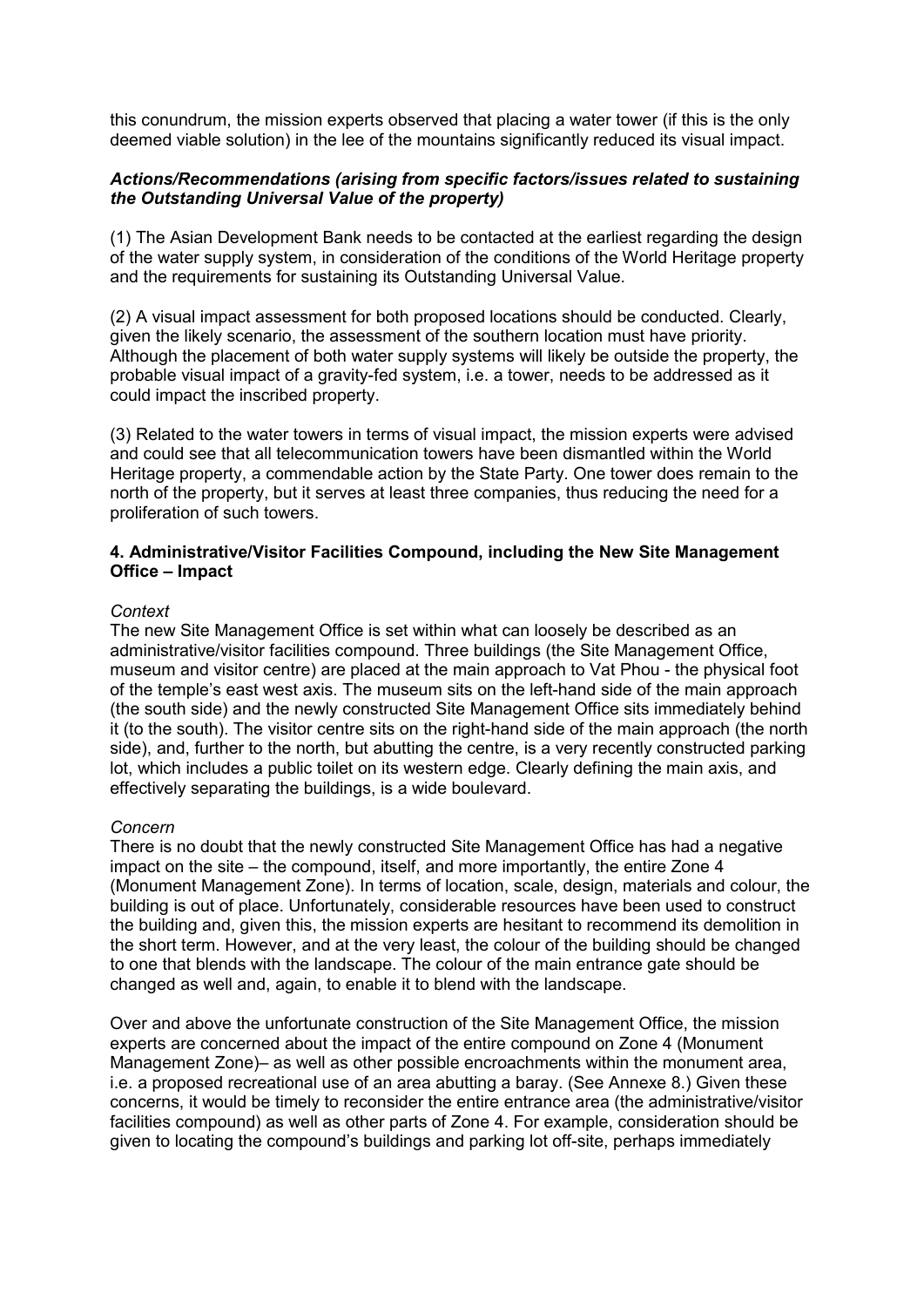outside the property's northern entry point (Route  $14A$ ).<sup>3</sup> In addition, the question of whether parts of the Monument Management Zone should be used for recreation and/or sports needs to be explored.

In reference to the physical plant, there is another issue that needs to be addressed. Informed sources have suggested that the load bearing capacity of the museum is a problem. This needs to be substantiated and, if there is a problem, there needs to be an assessment of the risk to valuable museum artefacts.

Related to the above discussion of the compound, is whether or not the World Heritage property is effectively interpreted – either through publications or exhibitions. In number 9, Additional Observation: Level of Understanding of the Property, the mission experts point out that the one official brochure ignores Zone 1 (Champasak Heritage and Cultural Landscape Protection Zone). In addition, there appears to be little effective interpretation in the visitor centre and, although the museum has a superb collection of artefacts, compelling story lines are missing.

#### *Actions/Recommendations (arising from specific factors/issues related to sustaining the Outstanding Universal Value of the property)*

(1) In the short term, the Site Management Office should be painted a colour that blends in with the natural landscape. The same approach should be used for the entrance gate. Both structures are visible, to varying degrees, from the platforms of the temple. In addition, the public toilet on the western edge of the parking lot should be similarly painted. It is particularly visible from the temple platforms.

(2) In the short term, and before more comprehensive planning, there should be a freeze on all proposed uses for Zone 4 (Monument Management Zone) for recreation and/or sports.

(3) In the longer term, consideration must be given to relocating the Site Management Office, the museum, the parking lot and the public toilet. The present location of these facilities intrudes on the spiritual nature of the temple – and suggests that the temple and Phou Kao are the World Heritage property's main focus rather than a part of a multi-faceted property, i.e. Zone 3 (Archaeological Research Zone) and the extensive and vibrant cultural landscape - Zone 1 (Champasak Heritage and Cultural Landscape Protection Zone). It should be noted that there should be no piecemeal decisions. Every effort should be made to have a comprehensive plan, which must be approved before implementation by the World Heritage Centre.

(4) In the longer term as well, there must be a comprehensive landscape plan for Vat Phou - Zone 4 (Monument Management Zone). The current plan, apparently now cancelled, reflects a lack of understanding of the values of the site and the use of inappropriate models. Areas of concern include street lighting fixtures, paving materials, tree planting patterns, etc. As (3), there should be no piecemeal decision-making. Every effort should be made to have a comprehensive plan, which must be approved before implementation by the World Heritage Centre. (See Annexe 8 for the most recent landscape plan, which appears to have been cancelled.)

#### 5. Additional Infrastructure Projects – Impact

At the time of the Reactive Monitoring Mission, work was underway on a major improvement to the Ban Muang Ferry Ramp (near Champasak Town). There appears to be no visual impact from the west and there should be little or no visual impact from the east (from across

<sup>&</sup>lt;sup>3</sup>Ideally, the Property's southern entry point (Route 14A) should provide the same facilities, but there is the issue of the best use of limited resources.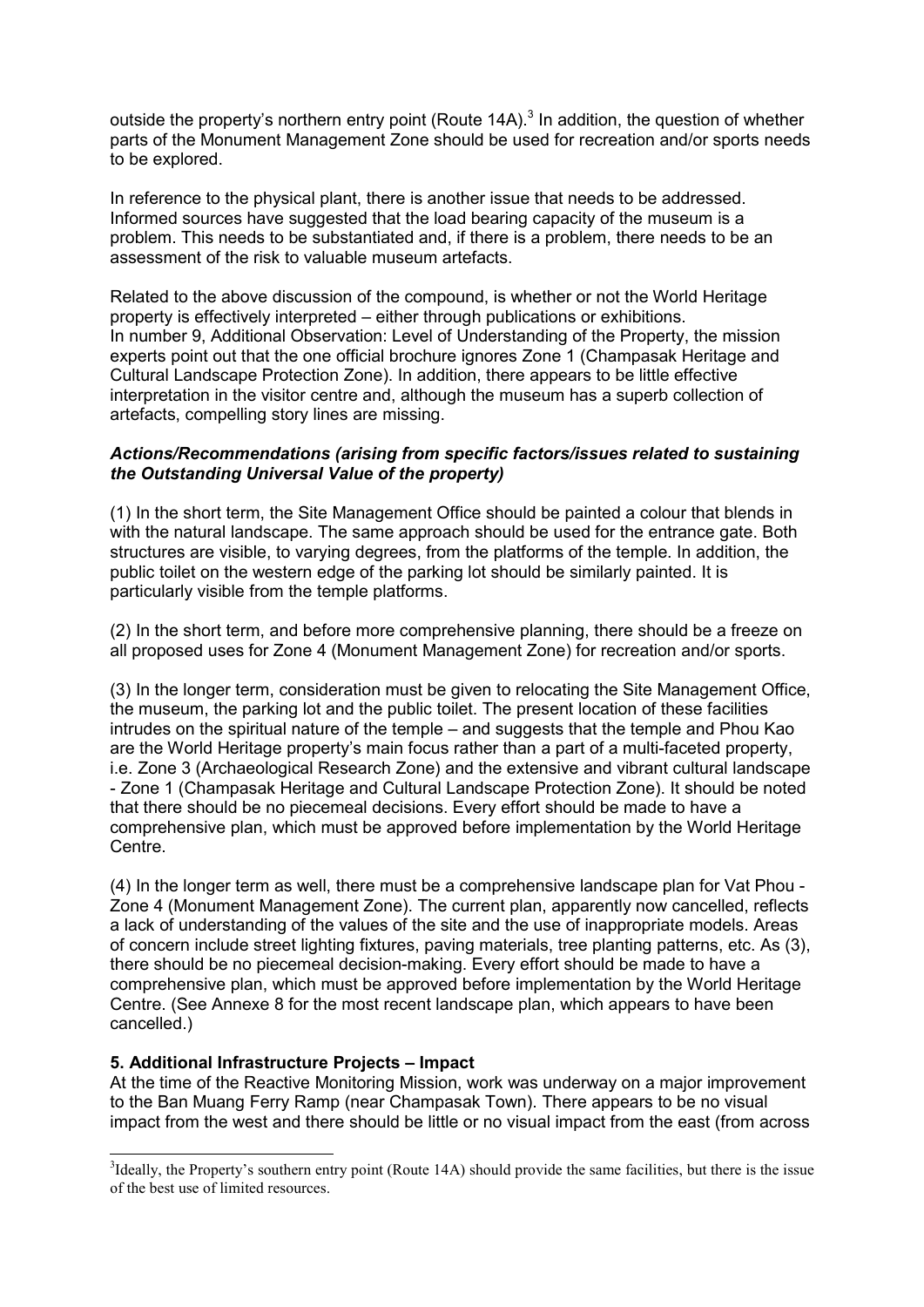the Mekong River). An archaeological survey was undertaken for Ban Muang as well as nearby Ban Phaphin 11-12 February 2012.

#### 6. Building Activities over the Past Ten Years –Impact

Over the past ten years, there has been a 30% growth in the population at the property. Given this, there is an increasing need for land use planning and zoning. Champasak Town, under its mayor and with the help of consultants, has a preliminary land use planning and zoning map, but, it appears, there are no accompanying explanatory notes and/or guidelines. Fortunately, a recent allocation of 50,000 Euros by AFD for urban issues (land planning) can be used to meet this need.

Consideration needs to be given to the choice of street furniture within Champasak Town and throughout the entire property. Energy efficiency and "polite" design should be the main criteria. As well, there appear to be no design guidelines for domestic, commercial and institutional buildings (the building envelopes) as to footprint, set back, scale, height, number of stories, building form (modern/traditional), materials, colour, etc. For buildings within Zone 3 (Archaeological Research Zone), modified guidelines need to reflect the requirements for shallow footings and traditional materials/treatments.

#### *Actions/Recommendations (arising from specific factors/issues related to sustaining the Outstanding Universal Value of the property)*

(1) There is an urgent need for comprehensive land use planning and zoning for the entire World Heritage property.

(2) There is an equally urgent need for general design guidelines for those buildings in Zone 1 (Champasak Heritage and Cultural Landscape Protection Zone) and modified guidelines for those buildings within Zone 3 (Archaeological Research Zone).

#### 7. Efficacy and Adequacy of the Management System

The purpose of the Management System in the context of this property is to sustain its Outstanding Universal Value. The Management System comprises: legal, institutional and resource elements; processes of planning, implementation and monitoring; results to be achieved in the form of outcomes, outputs and feedback in order to improve all or some aspects of the system. The mission experts found that the legal and institutional elements are adequate at present and, in terms of resources, there were no major concerns (human, financial and intellectual). In terms of planning, a Management Plan has been produced with consultation of the larger group of stakeholders and action plans are being developed on a regular basis. Implementation of the actions identified is being carried out within the resource limits, but there was no evidence of a well-established monitoring framework.

However, the work at the Monument Management Zone by foreign teams does not appear to follow action plans, although the work being carried out seems to be on sites that deserve attention (see below). In terms of outcomes, the key expectation should be sustaining the Outstanding Universal Value of the property. At the time of developing the Management Plan, there was no properly elaborated Statement of Outstanding Universal Value adopted by the Committee.

The Management System has been strengthened through adding new dimensions as proposed in the Management Plan. Some of them, such as an Inter-ministerial coordination committee, district level management committee and village level coordinating committee contribute largely to maintaining the values of the site and also the linkages between all stakeholders.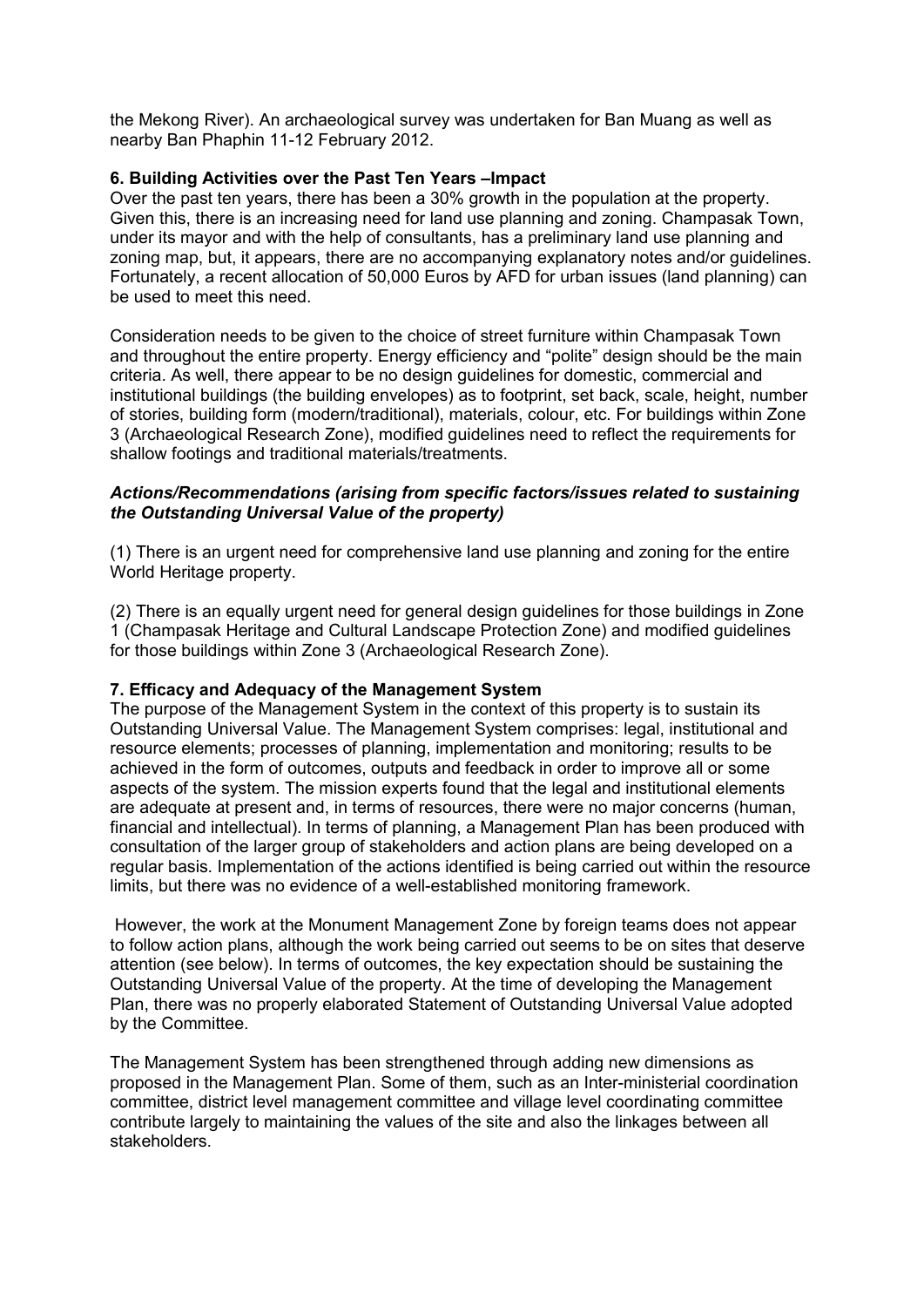The Site Management Office has been strengthened with additional staff now numbering 44 persons. Some of them are directly linked to the foreign funded projects, which is a very interesting initiative.

#### *Actions/Recommendations (arising from specific factors/issues related to sustaining the Outstanding Universal Value of the property)*

[1] Revisit the Management Plan when the Committee adopts the Statement of Outstanding Universal Value of the property.

#### 8. Additional Observation: Conservation at the Monument Management Zone

The mission observed three international teams (from France, India and Italy) working on three different projects at the Monument Management Zone. There was also a proposal by a Korean team to start a fourth project. Although the Site Management Office had assigned local staff for each of the projects, it was not clear how the conservation project activities were identified and how they were linked to the Management Plan. It appears that the decisions regarding conservation projects seem to be led by funders rather than by management. There should be a mechanism for overall coordination – both to define the projects for conservation and to monitor the quality of work.

#### *Actions/Recommendations (arising from specific factors/issues related to sustaining the Outstanding Universal Value of the property)*

[1] A mechanism to be develop for identification and prioritization of activities and their monitoring within the Monument Management Zone paying special attention to work by foreign teams.

## 9. Additional Observation: Level of Understanding of the Property

The mission experts observed that one of the most important challenges related to conservation is the need for local communities and all levels of management to recognize conserve and interpret the entire property as a World Heritage Site. Currently, the emphasis is on Vat Phou (including Phou Kao) and the Ancient City to the near exclusion of the associated living communities.

#### *Actions/Recommendations (arising from specific factors/issues related to sustaining the Outstanding Universal Value of the property)*

[1] Interpretation materials, such as the currently available site pamphlet ("The Ancient City - The Sanctuary - The Spring"), should include the attributes of the entire World Heritage property, not only those found in the Monument Management Zone.

[2] A local community engagement programme should be launched to help residents understand better the importance of the property as a whole – and the need to protect the attributes that express its Outstanding Universal Value.

#### 4. ASSESSMENT OF THE STATE OF CONSERVATION OF THE PROPERTY

The overall state of conservation of the property is currently good. Day-to-day maintenance of the Monument Management Zone is adequately addressed by the Site Management Office. The attributes that sustain the Outstanding Universal Value of the property, which warranted its inscription on the World Heritage List, are presently not at risk, although an apparent lack of understanding of the property as a whole does constitute an imminent risk.

#### 5. CONCLUSIONS AND RECOMMENDATIONS

The reactive monitoring mission concluded that the State of conservation of the property is in good condition but there is a need to address some of the issues raised by the World Heritage Committee and other factors discussed above. The mission proposes the following recommendations: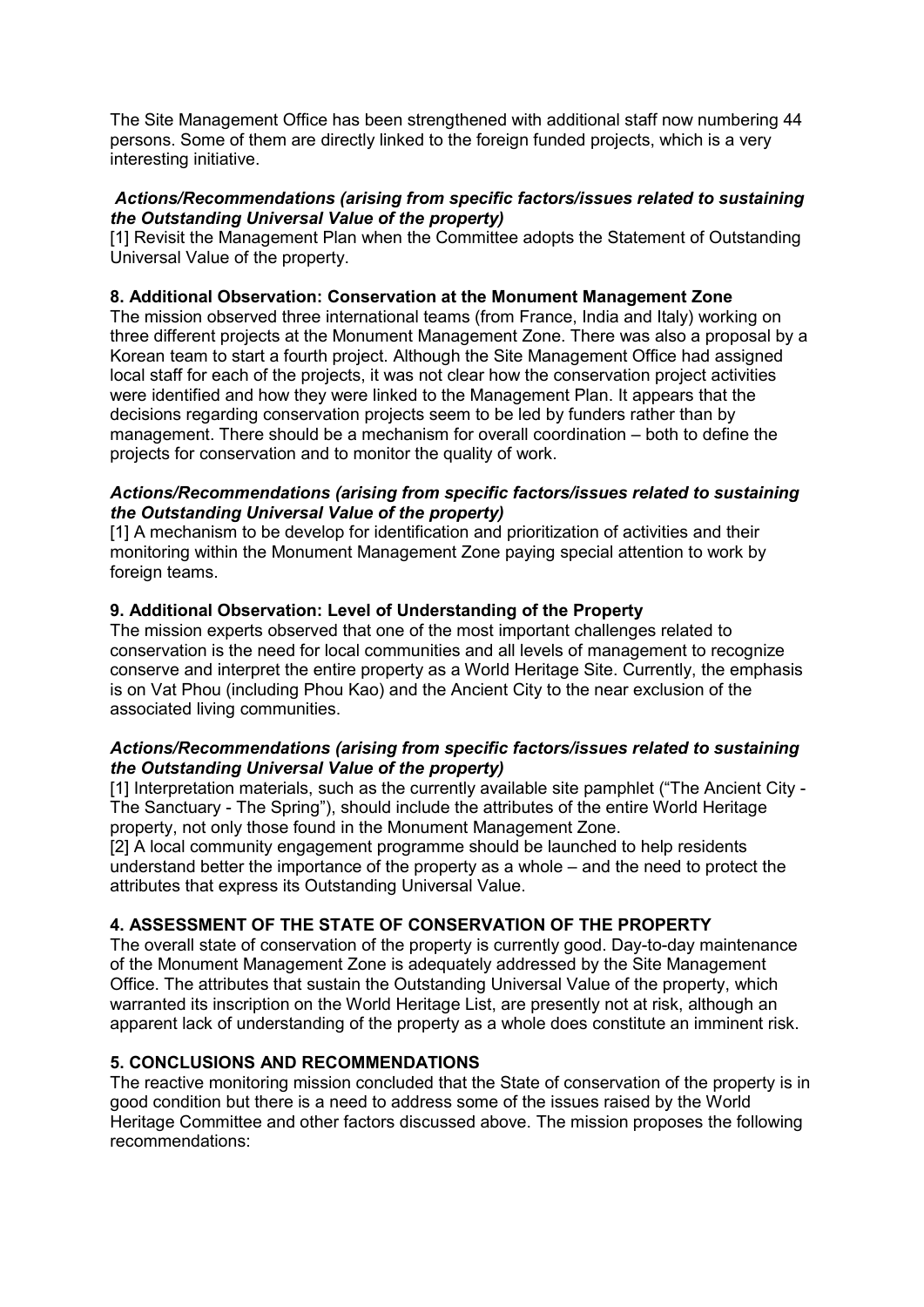#### 1. Route 14A (a north-south road to the west of the Mekong River) – Mitigation Measures and Other Considerations

#### *Actions/Recommendations (arising from specific factors/issues related to sustaining the Outstanding Universal Value of the property)*

(1) There is no doubt that the improved Route 14A will bring more traffic to - and through the property. Therefore, in the short term, it is important that road traffic is monitored on a periodic basis – in terms of the number and types of vehicles as well as the speed of vehicles. In the longer term, it is equally important that priority be given to creating a viable alternate route, namely, Route 14B, which lies to the west of the Property.

In regard to speed controls, consideration should be given to *speed bumps* within the village areas affected by Route 14A. And, perhaps, signs at Property entry points could be mounted with a simple and clear message: "*Reduce Speed; Protect Our Underground Heritage*". The message should be in all relevant local languages.

(2) It is important to obtain an official notice of the cancellation of the bypass around Ban Tang Kob ((unless, of course, this has been received already). Elimination of this bypass, as previously mentioned, should help maintain the vitality of a series of villages near Vat Phou and, at the same time, help control the speed of vehicles, especially if speed bumps are installed.

(3) In regard to the visual impact of Route 14A, it would seem best to refrain from planting a linear screen of trees on either side of the road as this would serve to emphasize the dramatic cut of the road through the cultural landscape – and would be especially visible from the platforms of Vat Phou.

(4) The railings of the three bridges between *Ban Sikheut to Junction of* V*at Phou Road near Ban Phonsaoe (KM29 +050 to KM 34 +261)* should be treated with a colour that reflects one of the dominant colours of the natural landscape (rather than white).

(5) Roadside construction/infrastructure between *Ban Sikheut to Junction of* V*at Phou Road near Ban Phonsaoe (KM29 +050 to KM 34 +261*) must be restricted to critical emergency services, if any. (Note: The current control notification dated 7/12/2011[see Annexe 7] needs to be strictly enforced and consideration should be given to increasing the cited fine.) Requests for roads, lanes and driveways in this section of the road (*KM29 +050 to KM 34 +261*) should be denied. It should be clarified if such construction is included in the control notification dated 7/12/2011 (see Annexe 7).

For other parts of Route 14A within the property, no new roadside construction (except for improvements to existing houses), including additions, should be allowed until there is comprehensive land use planning and zoning for the entire property. (Note: Gasoline stations should not be allowed along 14A within the property.)

There needs to be a street furniture plan for Route 14A within the Property, especially roadside lighting, if any. And, if there is a plan to install lighting, then it must be submitted to the World Heritage Centre for consideration and review prior to approval of construction.

#### 2. Status of Cultural Heritage Impact Assessments (CHIA) for Route 14A *Actions/Recommendations (arising from specific factors/issues related to sustaining the Outstanding Universal Value of the property)*

(1) The State Party should submit the annotated copy of the suggested mitigation measures to the World Heritage Centre.

(2) Consideration should be given to holding a short training session on Cultural Heritage Impact Assessment with representatives from the Site Management Office and the relevant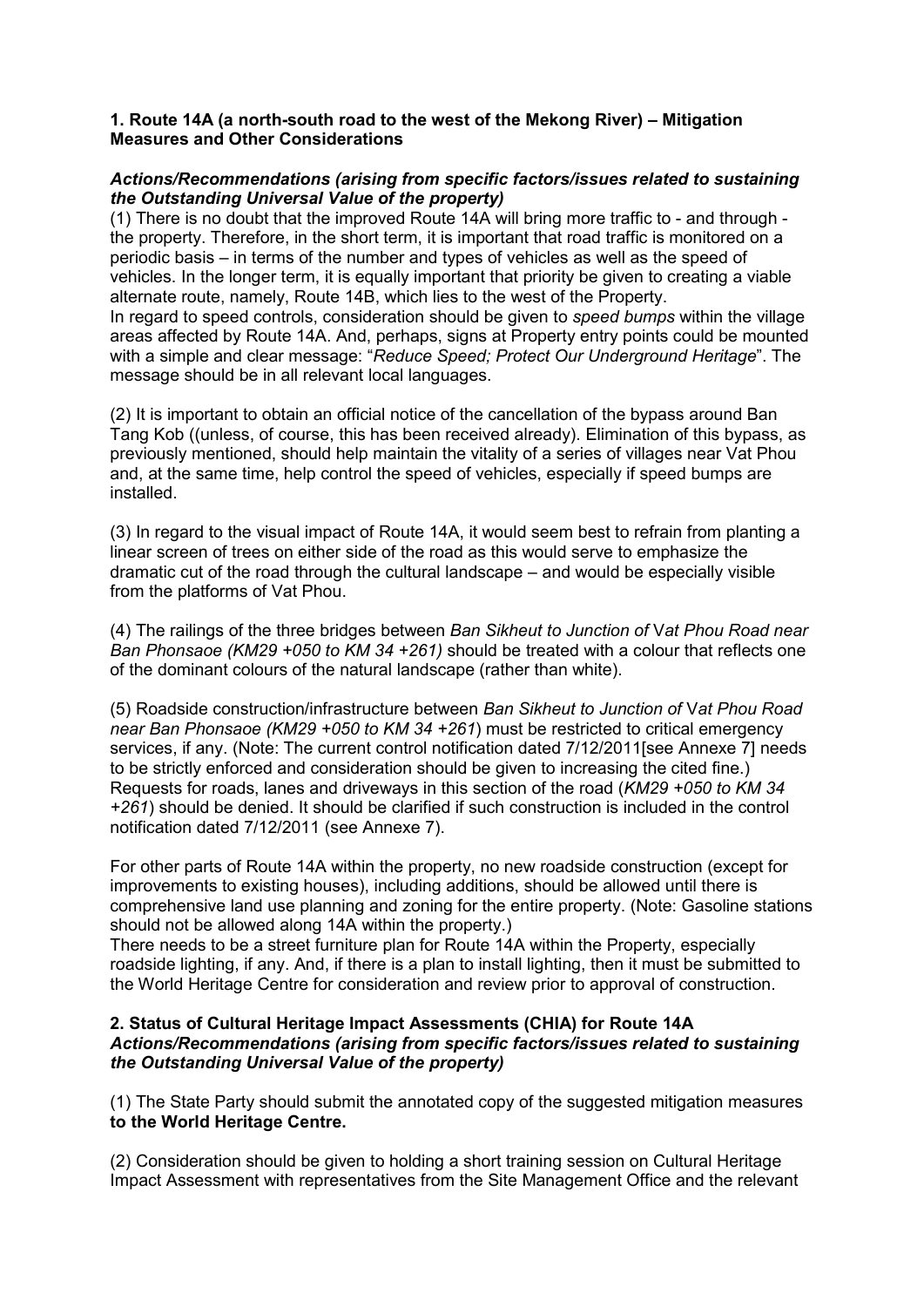levels of government. In a rapidly developing country, this is a critical skill set that needs to be embedded at all levels of government.

## 3. Proposed Water Tower(s) – Potential Impact

#### *Actions/Recommendations (arising from specific factors/issues related to sustaining the Outstanding Universal Value of the property)*

(1) The Asian Development Bank needs to be contacted at the earliest regarding the design of the water supply system, in consideration of the conditions of the World Heritage property and the requirements for sustaining its Outstanding Universal Value.

(2) A visual impact assessment for both proposed locations should be conducted. Clearly, given the likely scenario, the assessment of the southern location must have priority. Although the placement of both water supply systems will likely be outside the property, the probable visual impact of a gravity-fed system, i.e. a tower, needs to be addressed as it could impact the property.

(3) Related to the water towers in terms of visual impact, the mission experts were advised and could see that all telecommunication towers have been dismantled within the World Heritage property, a commendable action by the State Party. One tower does remain to the north of the property, but it serves at least three companies, thus reducing the need for a proliferation of such towers.

#### 4. Administrative/Visitor Facilities Compound, including the New Site Management Office – Impact

#### *Actions/Recommendations (arising from specific factors/issues related to sustaining the Outstanding Universal Value of the property)*

(1) In the short term, the Site Management Office should be painted a colour that blends in with the natural landscape. The same approach should be used for the entrance gate. Both structures are visible, to varying degrees, from the platforms of the temple. In addition, the public toilet on the western edge of the parking lot should be similarly painted. It is particularly visible from the temple platforms.

(2) In the short term, and before more comprehensive planning, there should be a freeze on all proposed uses for Zone 4 (Monument Management Zone) for recreation and/or sports.

(3) In the longer term, consideration must be given to relocating the Site Management Office, the museum, the parking lot and the public toilet. The present location of these facilities intrudes on the spiritual nature of the temple – and suggests that the temple and Phou Kao are the World Heritage property's main focus rather than a part of a multi-faceted Property, i.e. Zone 3 (Archaeological Research Zone) and the extensive and vibrant cultural landscape - Zone 1 (Champasak Heritage and Cultural Landscape Protection Zone). It should be noted that there should be no piecemeal decisions. Every effort should be made to have a comprehensive plan, which must be approved *before implementation* by the World Heritage Centre.

(4) In the longer term as well, there must be a comprehensive landscape plan for Vat Phou - Zone 4 (Monument Management Zone). The current plan, apparently now cancelled, reflects a lack of understanding of the values of the site and the use of inappropriate models. Areas of concern include street lighting fixtures, paving materials, tree planting patterns, etc. As (3), there should be no piecemeal decision-making. Every effort should be made to have a comprehensive plan, which must be approved before implementation by the World Heritage Centre. (See Annexe 8 for the most recent landscape plan, which appears to have been cancelled.)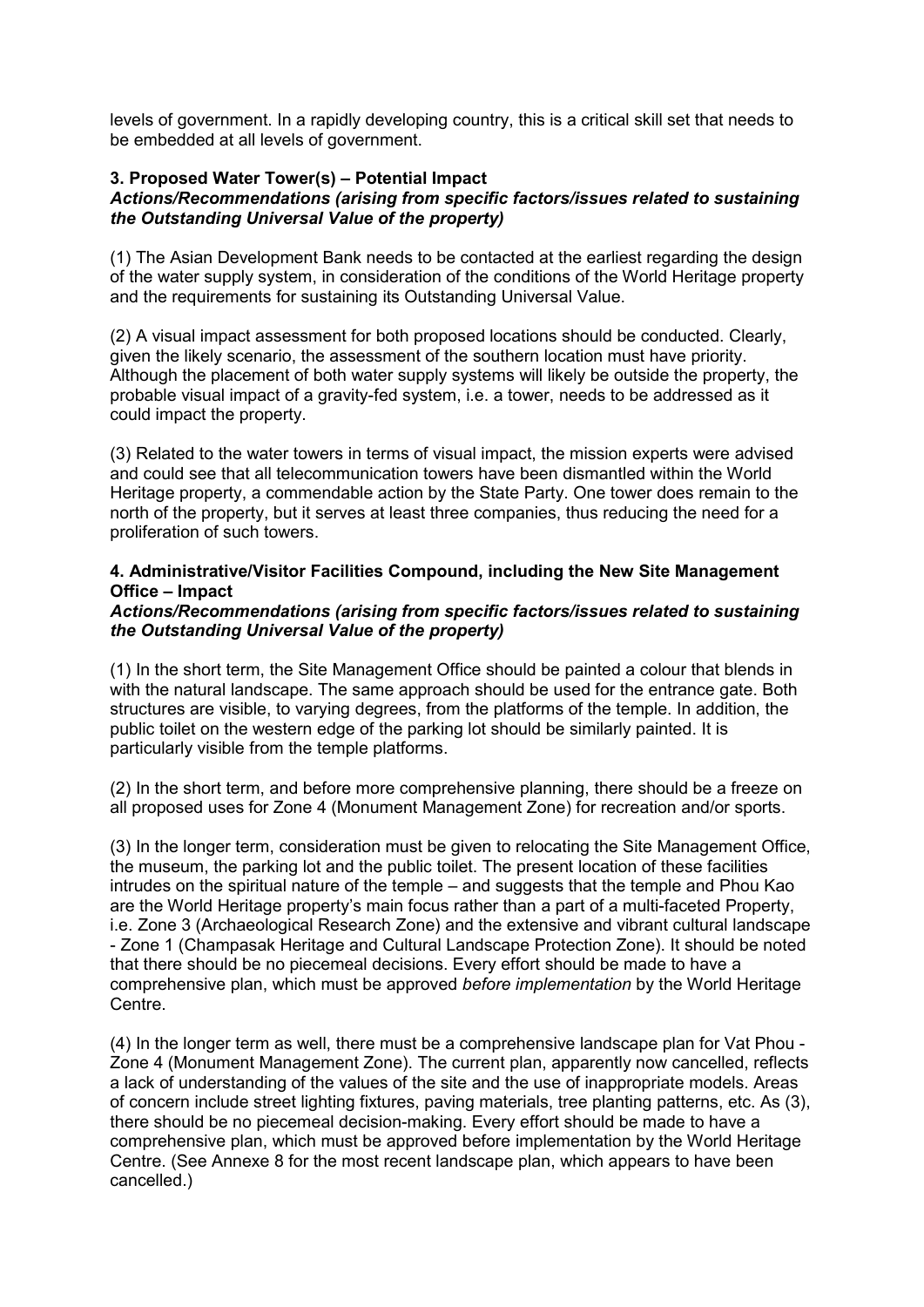## 5. Additional Infrastructure Projects – Impact

#### *Actions/Recommendations (arising from specific factors/issues related to sustaining the Outstanding Universal Value of the property)* None

## 6. Building Activities over the Past Ten Years – Impact

#### *Actions/Recommendations (arising from specific factors/issues related to sustaining the Outstanding Universal Value of the property)*

(1) There is an urgent need for comprehensive land use planning and zoning for the entire World Heritage property.

(2) There is an equally urgent need for general design guidelines for those buildings in Zone 1 (Champasak Heritage and Cultural Landscape Protection Zone) and modified guidelines for those buildings within Zone 3 (Archaeological Research Zone).

## 7. Efficacy and Adequacy of the Management System

#### *Actions/Recommendations (arising from specific factors/issues related to sustaining the Outstanding Universal Value of the property)*

[1] Revisit the Management Plan when the Committee adopts the Statement of Outstanding Universal Value of the property.

#### 8. Additional Observation: Conservation at the Monument Management Zone *Actions/Recommendations (arising from specific factors/issues related to sustaining the Outstanding Universal Value of the property)*

[1] A mechanism to be develop for identification and prioritization of activities and their monitoring within the Monument Management Zone paying special attention to work by foreign teams.

#### 9. Additional Observation: Level of Understanding of the Property

## *Actions/Recommendations (arising from specific factors/issues related to sustaining the Outstanding Universal Value of the property)*

[1] Interpretation materials, such as the currently available site pamphlet ("The Ancient City -The Sanctuary - The Spring"), should include the attributes of the entire World Heritage property, not only those found in the Monument Management Zone.

[2] A local community engagement programme should be launched to help residents understand better the importance of the property as a whole – and the need to protect the attributes that express its Outstanding Universal Value.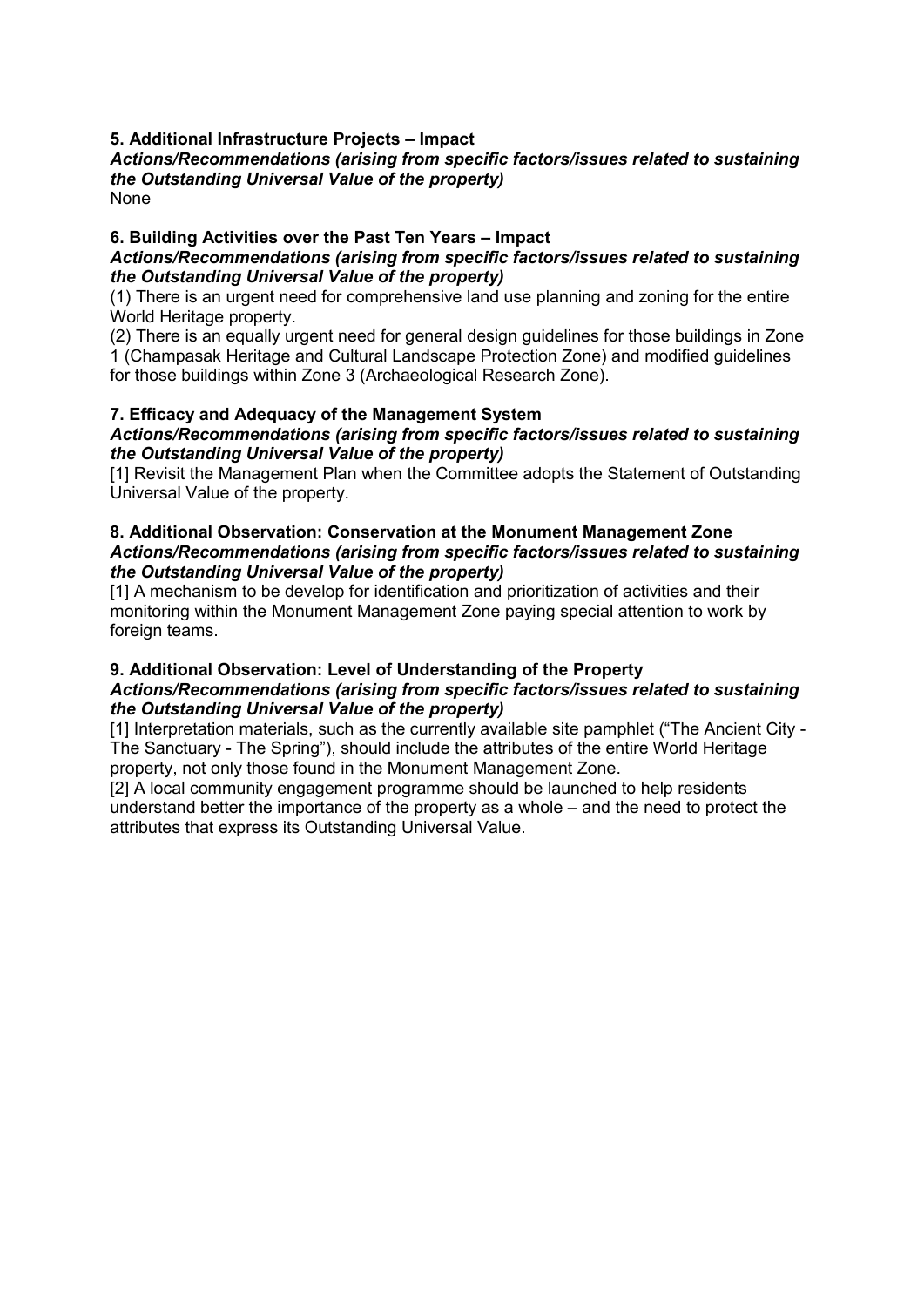#### 6. ANNEXES

#### Annexe 1: Terms of Reference for a Joint UNESCO-WHC/ ICOMOS/ ICCROM Reactive Monitoring Mission to the Vat Phou and Associated Ancient Settlements within the Champasak Cultural Landscape (Lao People's Democratic Republic)

In accordance with Decision 35 COM 7B. 72 (Annex I) of the World Heritage Committee adopted at its 35<sup>th</sup> session (UNESCO, 2011) the reactive monitoring mission shall carry out the following tasks in close consultation with the Laotian authorities and other stakeholders of the World Heritage property:

I. To undertake a comprehensive assessment of the state of conservation of the property and identify the factors that can potentially threaten its Outstanding Universal Value, in particular:

i) Verify whether the State Party suspended construction works of the new north-south road, as requested by the World Heritage Committee.

ii) Evaluate the measures implemented to mitigate the impact of the road, particularly in Zone 1 and Zone 3;

iii) Review the status of heritage impact assessments undertaken by the State Party, as requested by the World Heritage Committee, to consider the impact on the property and assess alternate options for realigning and downgrading the road within the property and its setting;

iv) Evaluate other ongoing and proposed infrastructure development projects and ascertain the potential impacts to the Outstanding Universal Value of the property, specially the construction of a new site management office next to the site museum and water tanks;

v) Assess the increase in building activities over the past ten years and the impacts, if any, on the character of the property.

II. Evaluate the efficacy and adequacy of the management system for the property, in particular institutional arrangements and the functioning of key management bodies, such as the National Inter-Ministerial Coordinating Committee.

III. Hold consultations with the Laotian authorities and relevant stakeholders in examining the issues and concerns expressed by the World Heritage Committee in its previous Decisions and the rate of progress made in the implementation of decisions;

IV. Assist State Party in addressing issues raised in I & II above and defining measures to prevent situations which could represent a potential threat on the Outstanding Universal Value, integrity and authenticity of the property

V. Prepare a joint mission report, in English or French, incorporating the above findings and recommendations for review by the World Heritage Committee at its 36th session (St Petersburg, 2012). The report should follow the attached format and should be submitted the UNESCO World Heritage Centre, ICOMOS and ICCROM Headquarters in hard copy and an electronic version.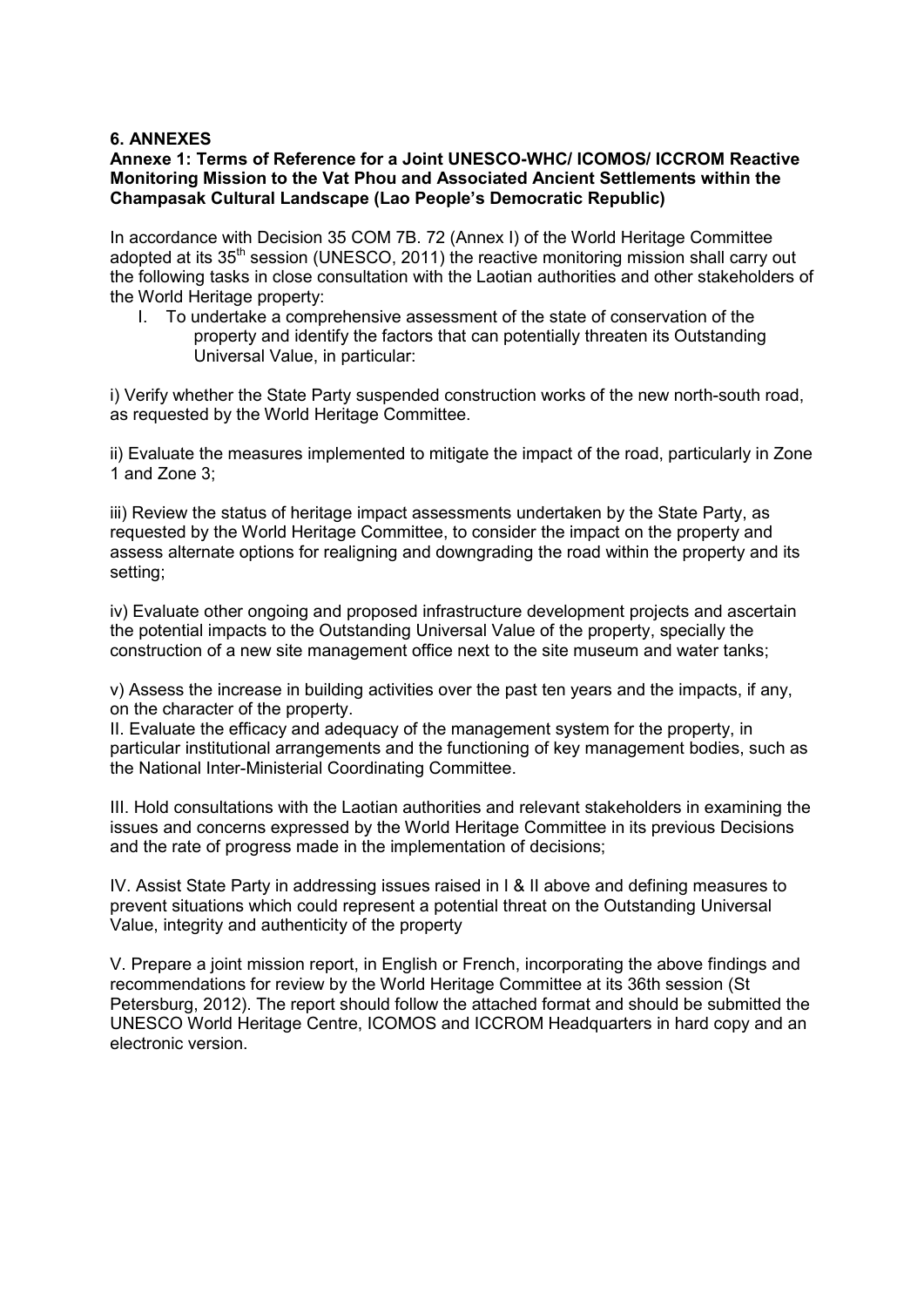#### Annex 2: Decision - 35COM 7B.72 - Vat Phou and Associated Ancient Settlements within the Champasak Cultural Landscape (Lao People's Democratic Republic) (C 481)

The World Heritage Committee,

1. Having examined Document WHC-11/35.COM/7B.Add,

2. Recalling Decision 27 COM 7B.51, adopted at its 27th session (UNESCO, 2003),

3. Regrets that the State Party has not provided the detailed survey plan on the construction of a new North-South road and mitigation measures to the World Heritage Centre, as requested by the Committee and as requested twice by the World Heritage Centre in 2010; 4. Notes with great concern that construction of the new road has started and progressed

rapidly and substantially in 2010, including in Zone 1 and 3 of the property;

5. Also notes the recommendations made by the UNESCO quick assessment mission undertaken in January-February 2011, in particular the need to consider options for realigning and downgrading the road within the property and its setting;

6. Requests the State Party to immediately suspend all construction works from km 25 to 34 to allow time for detailed assessment of the impact of the road construction project on the Outstanding Universal Value of the property in conformity with the ICOMOS Guidance on Heritage Impact Assessments for World Heritage cultural properties and the investigation of alternative alignment options;

7. Also requests the State Party to undertake a cultural heritage impact assessment for the proposed water tanks and submit it to the World Heritage Centre for review by the Advisory Bodies, before any commitment has been made;

8. Further requests the State Party to invite, as a matter of urgency, a joint World Heritage Centre/ICOMOS/ICCROM reactive monitoring mission to the property in 2011 in order to consider alternative options for the proposed road construction, in the context of its impact on Outstanding Universal Value and to undertake a comprehensive assessment on the state of conservation of the property and its management system;

9. Requests furthermore the State Party to submit to the World Heritage Centre, by 1 February 2012, a report on the state of conservation of the property, and in particular on the implementation of the above mitigation measures, for examination by the World Heritage Committee at its 36th session in 2012.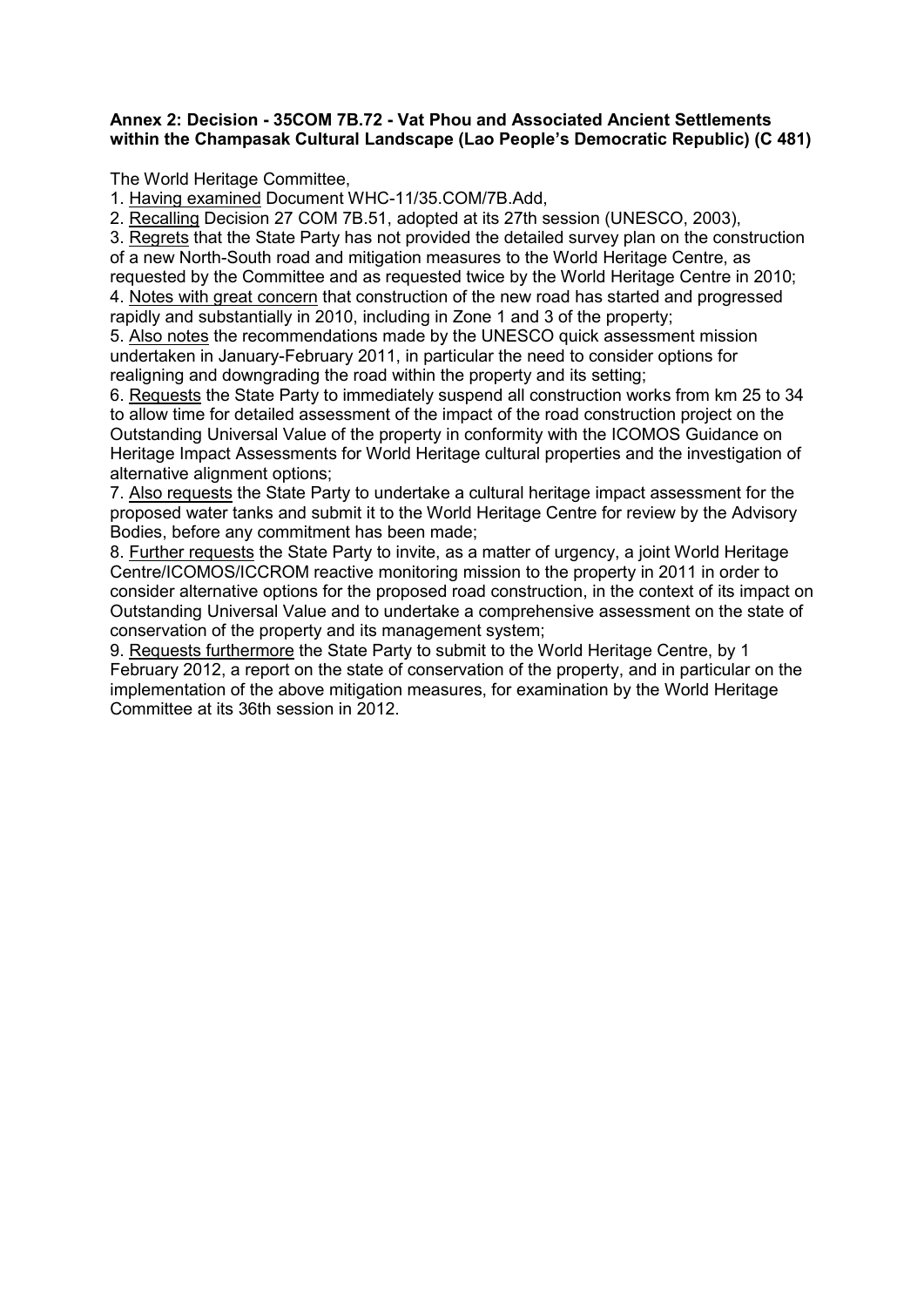## Annexe 3: Itinerary and programme

| 13. Feb. Mon.  | 20:00 | GW: Departure for Bangkok (from Europe) (LDD:<br>Departure for Bangkok (from Hong Kong) on 12 Feb.<br>Sun. per original schedule) |  |
|----------------|-------|-----------------------------------------------------------------------------------------------------------------------------------|--|
| 14 Feb. Tues.  | 12:30 | <b>GW: Arrival in Bangkok</b>                                                                                                     |  |
|                | 15:00 | Arrival at the hotel                                                                                                              |  |
|                |       |                                                                                                                                   |  |
|                | 16:00 | Briefing by UNESCO Bangkok                                                                                                        |  |
| 15: Feb. Wed.  | 13:00 | <b>Departure for Pakse</b>                                                                                                        |  |
|                | 16:00 | Arrival at Pakse airport                                                                                                          |  |
|                | 19:00 | Meeting with the Governor                                                                                                         |  |
| 16 Feb. Thurs. |       | Site visits and meeting with Site Management Office,                                                                              |  |
|                |       | among other meetings                                                                                                              |  |
| 17. Feb. Fri.  |       | Meeting with Champasak Town Mayor, among other                                                                                    |  |
|                |       | meetings                                                                                                                          |  |
| 18 Feb. Sat.   |       | Site visits, meetings and debriefing                                                                                              |  |
| 19 Feb. Sun.   |       | <b>Return to Bangkok</b>                                                                                                          |  |
| 20 Feb. Mon.   |       | <b>GW: Departure for Rome</b>                                                                                                     |  |
|                |       | LDD: Debriefing for UNESCO Bangkok                                                                                                |  |
| 21 Feb. Tues.  |       | LDD: Departure for Hong Kong per original schedule                                                                                |  |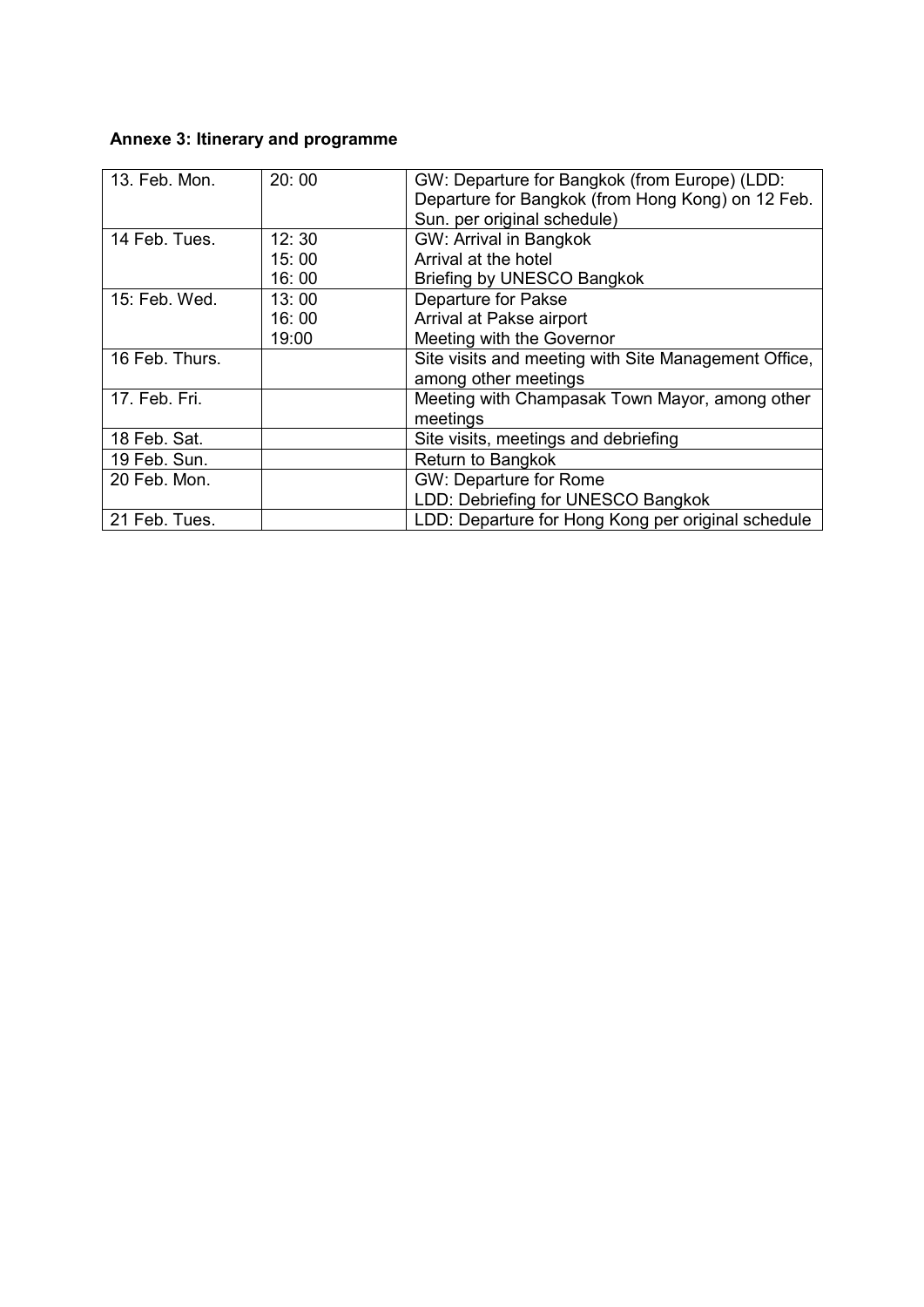## Annexe 4: Mission Team

Lynne DiStefano (ICOMOS) Gamini Wijesuriya (ICCROM) Junhi Han (WH Centre) (Unable to join the site visit)

Annexe 5: People Consulted and/or People at Meetings

|                 | Name                      | Organization                            | Position               |
|-----------------|---------------------------|-----------------------------------------|------------------------|
|                 | Dr Bounthong Divixay      | Vice Governor of Champasak              |                        |
|                 |                           | Province                                |                        |
| $\mathbf{1}$    | Mr Khamdeng               | Governor's Office                       | Deputy chief           |
|                 | Phommaphakdy              |                                         |                        |
| $\overline{2}$  | Mr Thavone                | <b>Security Department</b>              | Deputy                 |
|                 |                           |                                         | Commander              |
| 3               | Mr Phaythoune Siphoumma   | <b>Financial Department</b>             | <b>Deputy Director</b> |
| $\overline{4}$  | Mr Khankham Soulivong     | <b>Phonthong District</b>               | Vice Mayor             |
| $\overline{5}$  | Mr Khamlek Bounyavong     | Agriculture & Forestry Dept.            | <b>Deputy Director</b> |
| $\overline{6}$  | Mr Khankham Kenboutta     | VP.WH.MO                                | <b>Director</b>        |
| $\overline{7}$  | Mr Keo Silisavath         | Energy & Mining Dept.                   | <b>Deputy Director</b> |
| 8               | Mr Nouthak Kouliyavong    | Duangdee Const. Company                 | Admin. Chief           |
| $\overline{9}$  | Mr Vanthong               | Justice Dept.                           | Cabinet chief          |
|                 | Douangsinbandit           |                                         |                        |
| 10              | Mr Khamphanh Philasavanh  | Lao NatCom for UNESCO                   | Deputy chief           |
| 11              | Mr Viengkeo Souksavatdy   | Heritage Department, MoICT              | <b>Acting DG</b>       |
| $\overline{12}$ | Mr Bounlap Keokanya       | VP.WH.MO                                | Deputy director        |
| 13              | Mr Chanthavi Siphounsouk  | Pathoumphone district                   | Vice mayor             |
| 14              | Mr Soulichack Philadeng   | <b>Education Dept.</b>                  | Deputy director        |
| $\overline{15}$ | Mr Sivone Vangkonevilay   | <b>InformationCulture &amp; Tourism</b> | Deputy director        |
|                 |                           | dept.                                   |                        |
| 16              | Mr Bounsay Saphangthong   | Water resources & envir. Dept.          | Deputy director        |
| 17              | Mr Saythong Sayavong      | Planning & Investment Dept.             | <b>Director</b>        |
| 18              | Mr Nouchanh Chanthaphong  | Champasak district                      | Mayor                  |
| 19              | Mr Salongsay Douangboupha | Road 14A Project                        | Project Manager        |
| 20              | Mr Thongkhoun Boliboun    | VP.WH.MO                                | Deputy director        |
| 21              | Mr Basi Phonekeo          | <b>Public Work &amp; Transportation</b> | Deputy chief of        |
|                 |                           | Dept.                                   | land                   |
|                 |                           |                                         | transportation         |
| 22              | Mr Phonenapha Phommala    | Road 14A Project                        | Engineer chief         |
| $\overline{23}$ | Mrs Chomsi Phanmani       | Lao Front for National Edification      | Deputy chair           |
| $\overline{24}$ | Mr Bounnao                | Public work & Transportation dept.      | Deputy director        |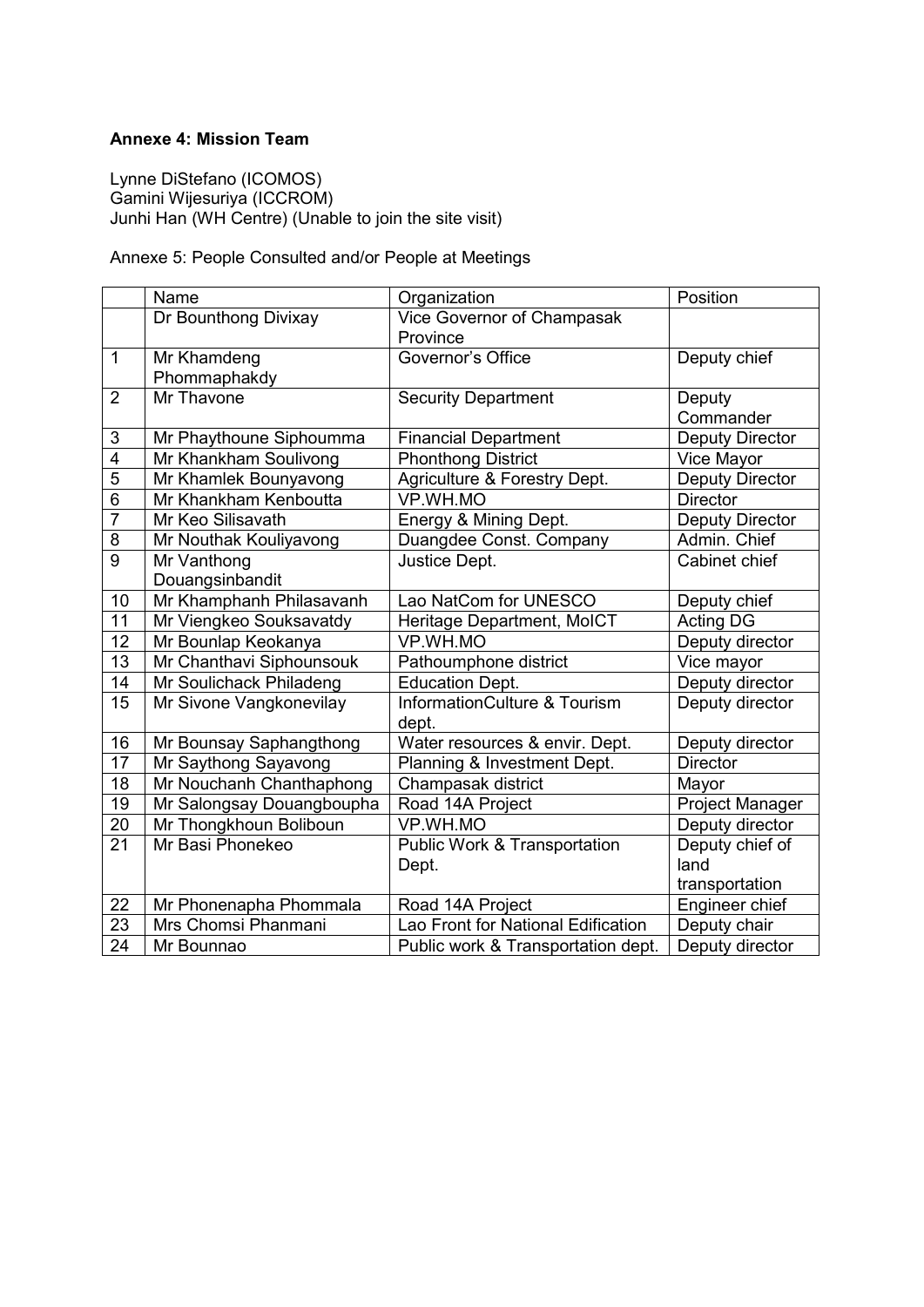

## Annexe 6: Map Showing Zone Boundaries within the World Heritage Property

*Site map showing four protection zones*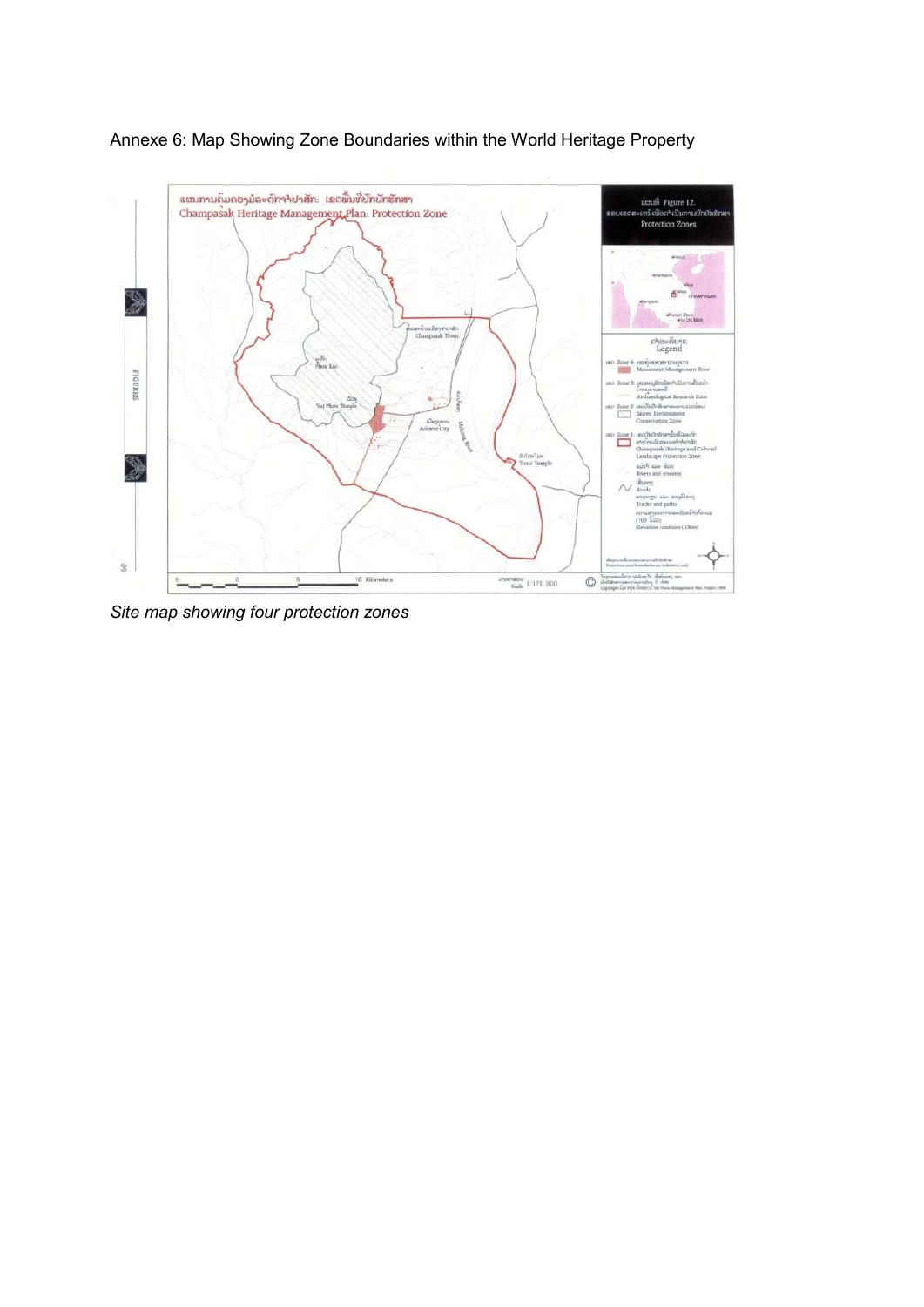Annexe 7: Control Notification



LAO PEOPLE'S DEMOCRATIC REPLUBLIC PEACE INDEPENDENCE DEMOCRACY UNITY PROSPERITY 

Champasack District No.: 03/CD CP

Date 07/12/2011

Announcement of the Mayor of Champasack District

To: Bureau, organization, root party secretary of the village, head of the villages, soldiers, polices, engineers and entire the people in Champasack district.

Subject: Permission of the construction in the city

- Referring to the law and regulation of the city planning of the Lao PDR No. 03/99 NA, dated 3/4 /1999
- Referring to the law and regulation of the road planning of the Lao PDR No. 04/99 NA, dated 3/4/1999
- Referring to the development project of the city planning of Champasak district particularly the zone of world heritage site of Watphou Champasak dated 18/5/2010.

Due to the unorganized of the general development plans of Champasak district previously that brought to the poor managements of the city planning, the obstacles and the difficulty caused to the development of the infrastructures in the city. To carry out the best implementation, the mayor of Champasak district issued its resolution for the city planning as follows:

- I. Management
- 1. Every construction including the housing, buildings, construct new building near old building, public utilities, house enlargements, structure adjustments, restorations, land fulfillments, digging for constructions, electric post installations, post of telephones, antennas, advertisement signs, drainage or bridge to village, fences and etc. must be approved from the authority of the village and others concerned.
- 2. All the permanent construction including building and housing must be away from the road such as:
	- National Avenue (14 A) must be away from the road centre 25 meters and the road from Houy Pha Bang to the village at the crossing road must be avoided for the new construction.
	- Other road in the urban must be away from the centre lines 15 meters.
	- The new road construction in the urban must be followed the law and regulation of the city planning.
	- All the technician must be certified from the Department of Public Work and Transportation in the district.
	- All the constructions must be checked for the permission from the project owner. The workloads can be started only when the document is accelerated.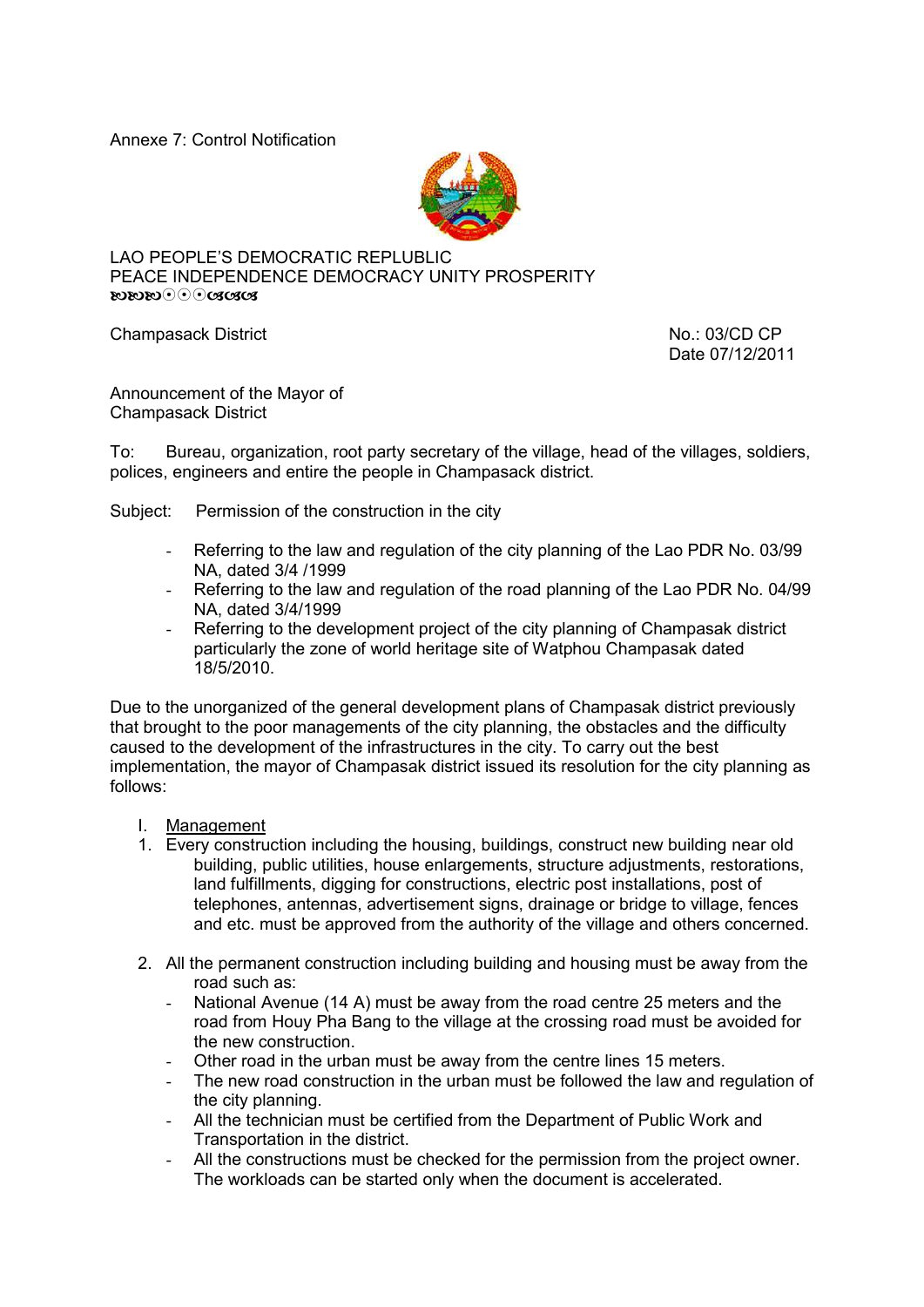- II. Measurements for the implementation of the ignorance
	- If anyone doesn't follow this announcement they will be warned, educated with noted on the detail. Then, they have to send the right application again within 10 days.
	- If they don't follow from the authority warning or the note, they will be fined 10% of the total amount of the construction.
- III. Implementation
	- Empower this announcement to the root party secretary of the village and head of villages to integrate with the Department of Public Work and Transportation in the district to implement and disseminate to educate and clearly understood in order to be check for the best of performance of the constructions.
	- The village should report the list and detail of the technicians and announce them to apply for their right certified document.

Therefore, this announcement is disseminated to other concerned for strictly implementation.

The Mayor of Champasak District